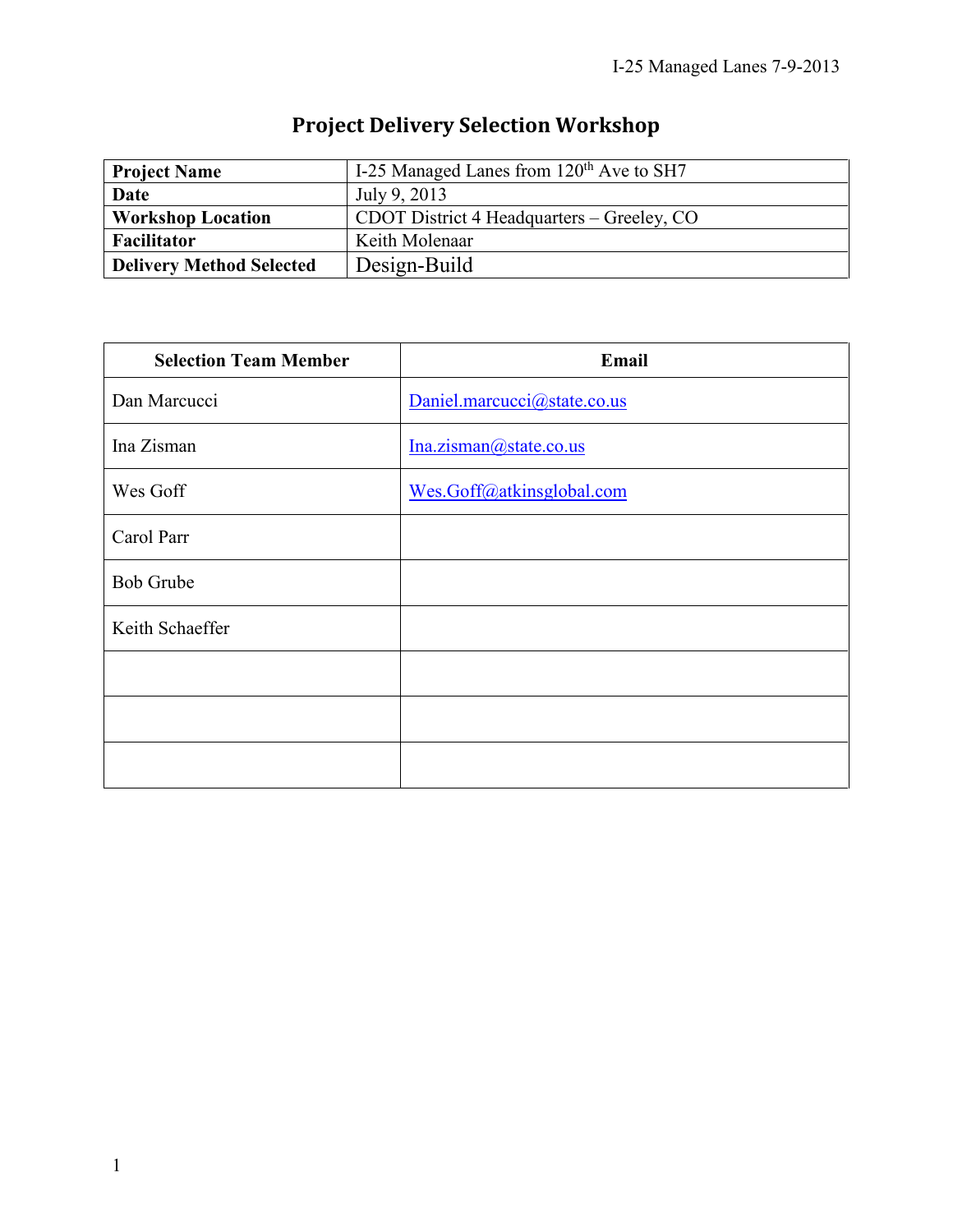### **Colorado Department of Transportation Innovative Contracting Advisory Committee**

## **Project Delivery Selection Approach**

### **Overview**

This document provides a formal approach for CDOT highway project delivery selection. The document provides generic forms for use by CDOT staff and project team members. By using these forms, a brief project delivery selection report can be generated for each individual project. The primary objectives of this document are:

- Present a structured approach to assist CDOT in making project delivery decisions;
- Assist CDOT in determining if there is a dominant or obvious choice of project delivery methods; and
- Provide documentation of the project delivery decision in the form of a Project Delivery Decision Report.

### **Background**

The project delivery method is the process by which a construction project is comprehensively designed and constructed including project scope definition, organization of designers, constructors and various consultants, sequencing of design and construction operations, execution of design and construction, and closeout and start-up. Thus, the different project delivery methods are distinguished by the manner in which contracts between the agency, designers and builders are formed and the technical relationships that evolve between each party inside those contracts. Currently, there are several types of project delivery systems available for publicly funded transportation projects in the Colorado. The most common systems are Design-Bid-Build (DBB), Design-Build (DB), and Construction Manager/General Contractor (CM/GC). No single project delivery method is appropriate for every project. Each project must be examined individually to determine how it aligns with the attributes of each available delivery method.

**DBB** is the traditional project delivery method in which an agency designs, or retains a designer to furnish complete design services, and then advertises and awards a separate construction contract based on the designer's completed construction documents. In DBB, the agency "owns" the details of design during construction and as a result, is responsible for the cost of any errors or omissions encountered in construction.

**DB** is a project delivery method in which the agency procures both design and construction services in the same contract from a single, legal entity referred to as the design-builder. The method typically uses Request for Qualifications (RFQ)/Request for Proposals (RFP) procedures rather than the DBB Invitation for Bids procedures. The design-builder controls the details of design and is responsible for the cost of any errors or omissions encountered in construction.

**CM/GC** is a project delivery method in which the agency contracts separately with a designer and a construction manager. The agency can perform design or contract with an engineering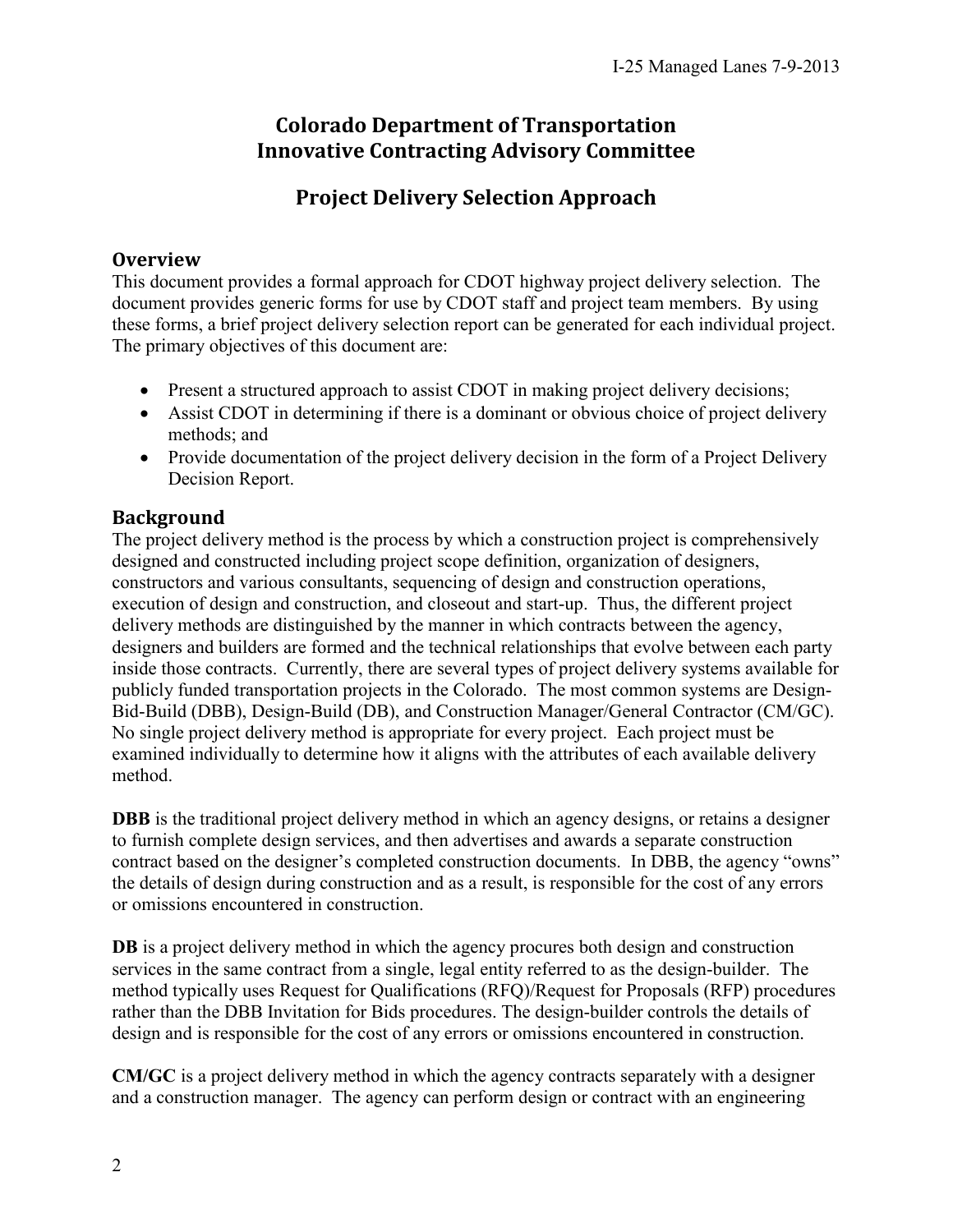firm to provide a facility design. The agency selects a construction manager to perform construction management services and construction works. The significant characteristic of this delivery method is a contract between an agency and a construction manager who will be at risk for the final cost and time of construction. Construction industry/Contractor input into the design development and constructability of complex and innovative projects are the major reasons an agency would select the CM/GC method. Unlike DBB, CM/GC brings the builder into the design process at a stage where definitive input can have a positive impact on the project. CM/GC is particularly valuable for new non-standard types of designs where it is difficult for the owner to develop the technical requirements that would be necessary for DB procurement without industry input.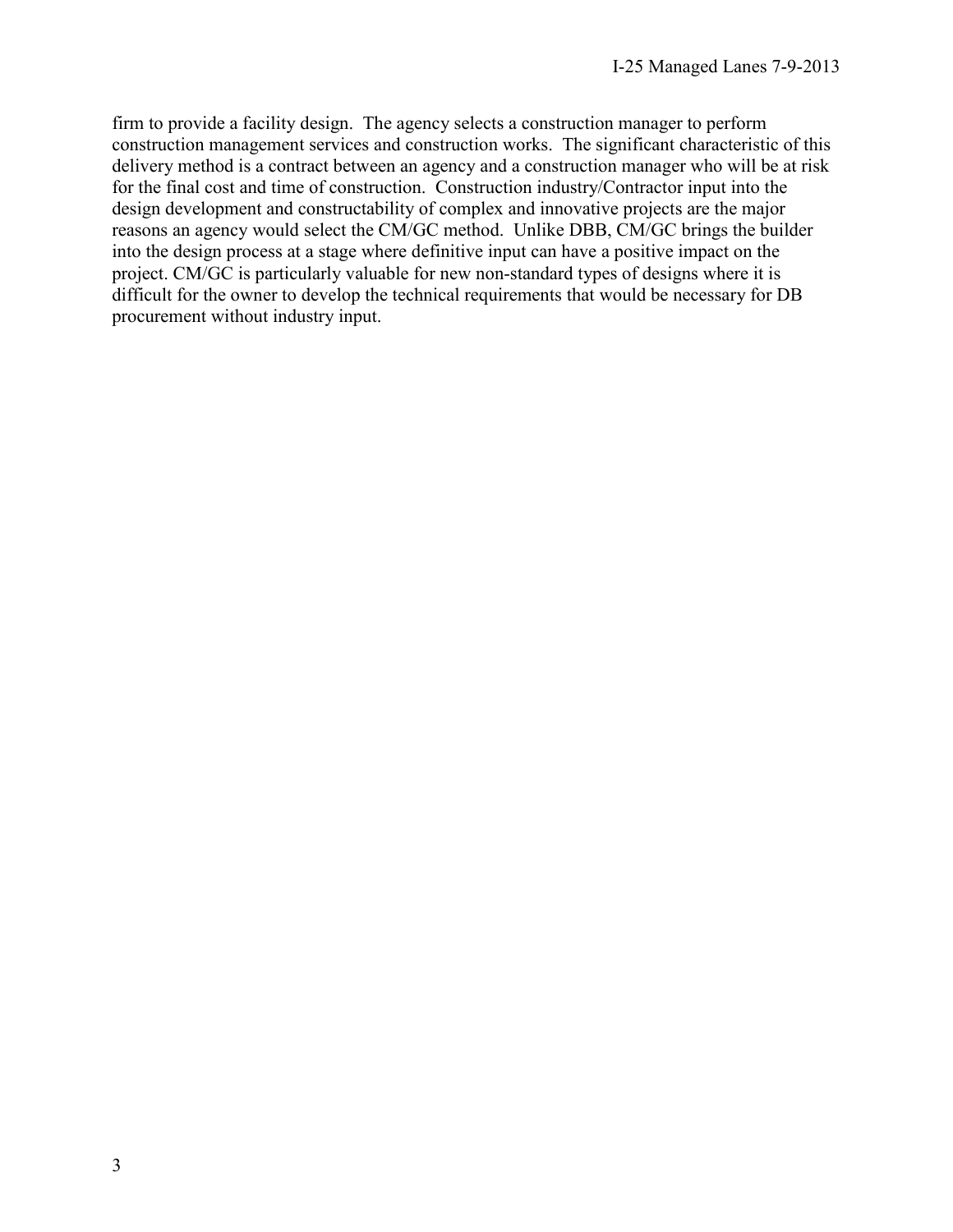### **Overview of the Project Delivery Selection Process**

The process is shown in the form of a flow chart below. It consists of the following activities:

- A. Describe the project and set the project goals
- B. Determine and review project dependent constraints
- C. Assess the primary factors (these factors most often determine the selection).
	- 1. Delivery Schedule
	- 2. Complexity & Innovation
	- 3. Level of Design (at the time of the project delivery procurement)
	- 4. Cost
- D. If the primary factors indicate there is a clear choice of the delivery method, then:
	- 5. Perform an initial risk assessment for the desired delivery method to ensure that risks can be properly allocated and managed, and
- E. Perform a brief pass/fail analysis of the secondary factors to ensure that they are not relevant to the decision.
	- 6. Staff Experience/Availability (Owner)
	- 7. Level of Oversight and Control
	- 8. Competition and Contractor Experience
- F. If steps B, C  $\&$  D do not result in clear determination of the method of delivery then perform a more rigorous evaluation of all eight factors against the three potential methods of delivery (DBB, DB and CM/GC).

Typically the entire selection process can be completed by the project team in a 4 hour workshop session, if team member have individually performed assessments before the workshop.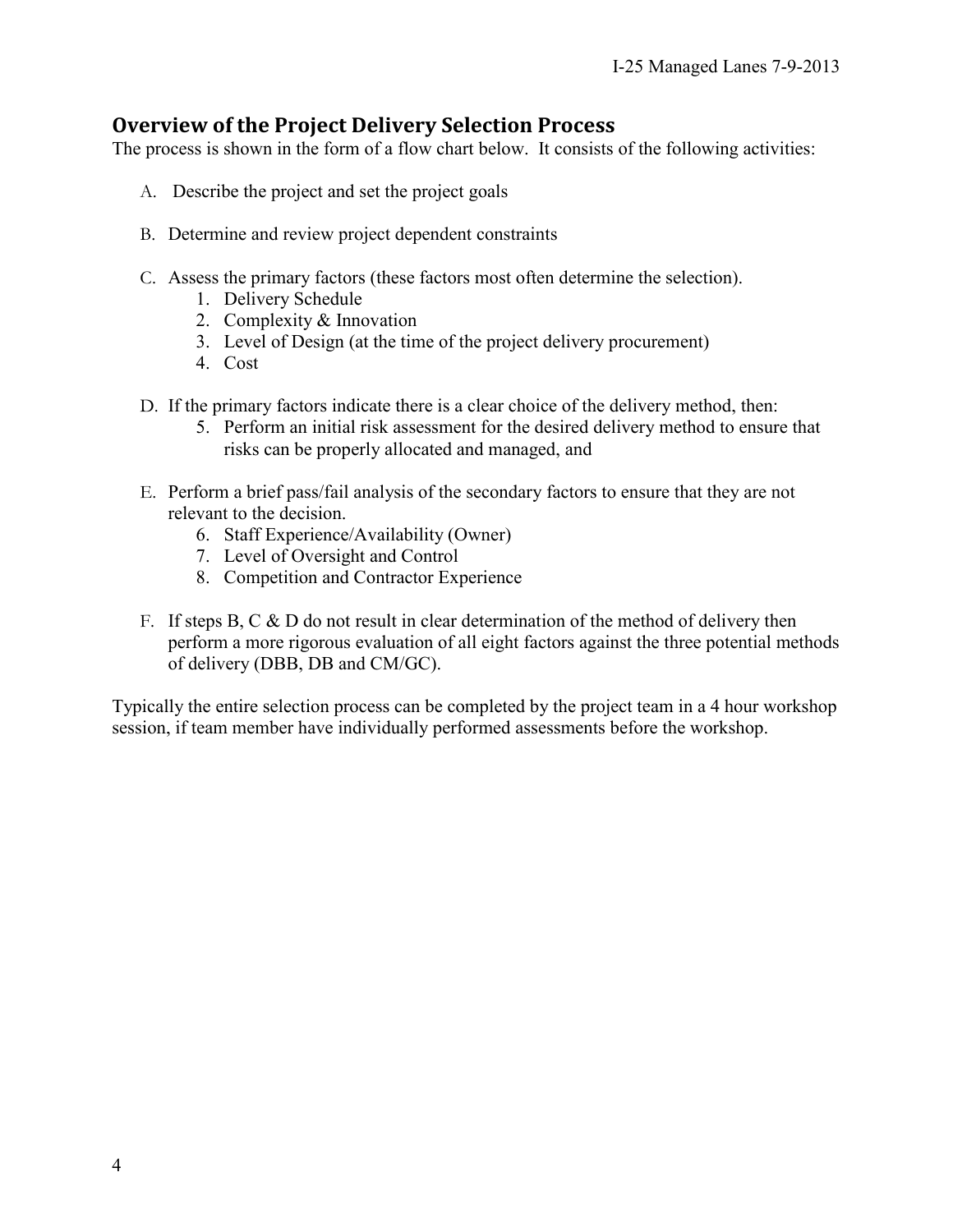

**CDOT Project Delivery Selection Flowchart**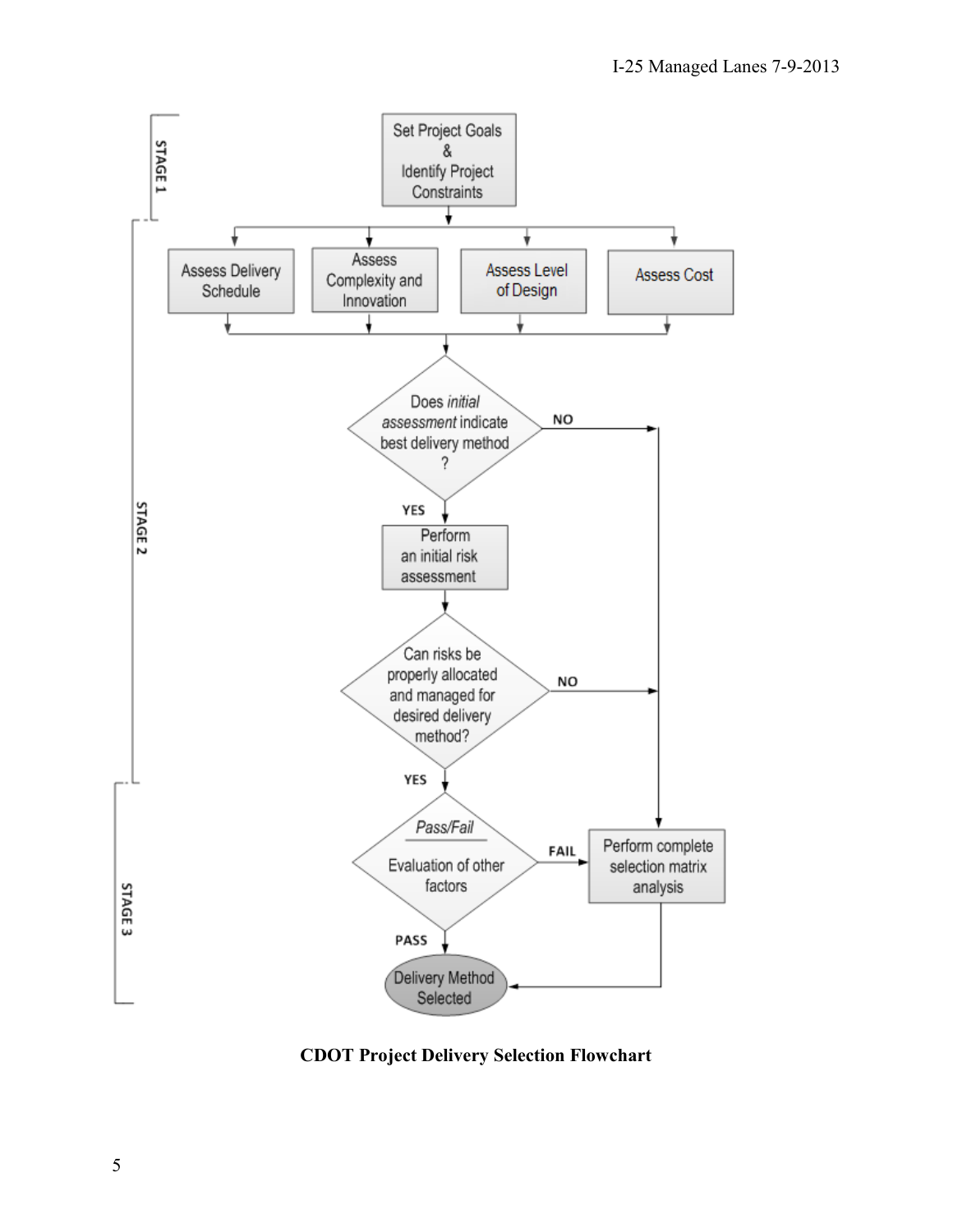The following forms and appendices are included to facilitate this process.

#### **Project description checklist**

Provide information on the project that is using this tool. This includes size, type, funding, risks, complexities, etc. All information should be developed for the specific project.

### **Project Goals worksheet – including example project goals**

A careful determination of the project goals is an instrumental first step of the process that will guide both the selection of the appropriate method of delivery as well as the specific delivery procurement process and implementation of the project.

### **Project Constraints worksheet (Go / No-Go Decisions)**

Carefully review all possible constraints to the project. These constraints can potentially eliminate a project delivery method before the evaluation process begins.

### **Project Delivery Selection Matrix Summary**

The Project Delivery Selection Matrix Summary summarizes the assessment of the eight Evaluation Factors for the three delivery methods. The form is qualitatively scored using the scoring provided in table 1 below.

#### **Table 1 - Factor Evaluation Scoring Key**

- **+ +** Most appropriate delivery method
- **+** Appropriate delivery method
- **–** Least appropriate delivery method
- **X** Fatal Flaw (discontinue evaluation of this method)
- **NA** Factor not applicable or not relevant to the selection

The form also includes a section for comments and conclusions.The completed Project Delivery Selection Matrix Summary should provide an executive summary of the key reasons for the selection of the method of delivery**.**

### **Workshop Blank Form**

This form can be used by the project team for additional documentation of the process. In particular it can be used to elaborate on Evaluation Factor 4. "Initial Project Risk Assessment".

### **Evaluation Factor Project Delivery Method Opportunity/Obstacle Summary**

These forms are used to summarize the assessments by the project team of the opportunities and obstacles associated with each delivery method relative to each of the eight Evaluation Factors. The bottom of each form allows for a qualitative conclusion using the same notation as described above. Those conclusions then are transferred to the **Project Delivery Selection Matrix Summary.**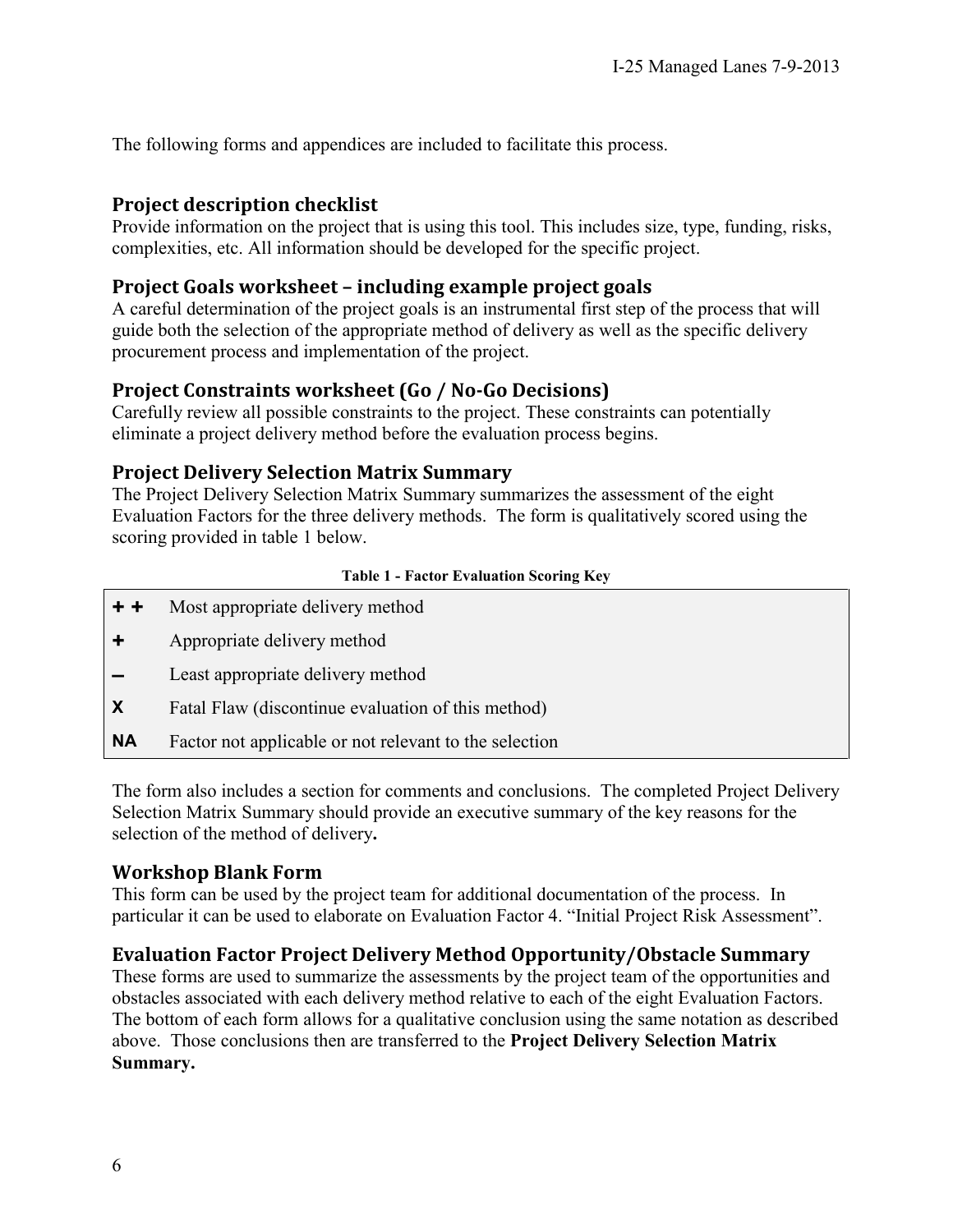### **Appendix – Opportunity/Obstacle Checklists**

These forms provide the project team with guidance concerning typical delivery method opportunities and obstacles associated with each of the eight Evaluation Factors. However, these checklist include general information and are not an all-inclusive checklist. Use the checklists as a supplement to developing project specific opportunities and obstacles.

### **Appendix – Initial Risk Assessment Guidance**

Because of the unique nature of Evaluation Factor 4. "Initial Project Risk Assessment", the Appendix provides the project team with additional guidance for evaluation of that factor including: Typical CDOT Transportation Project Risks; a General Project Risks Checklist; and a Risk Opportunities/Obstacles Checklist.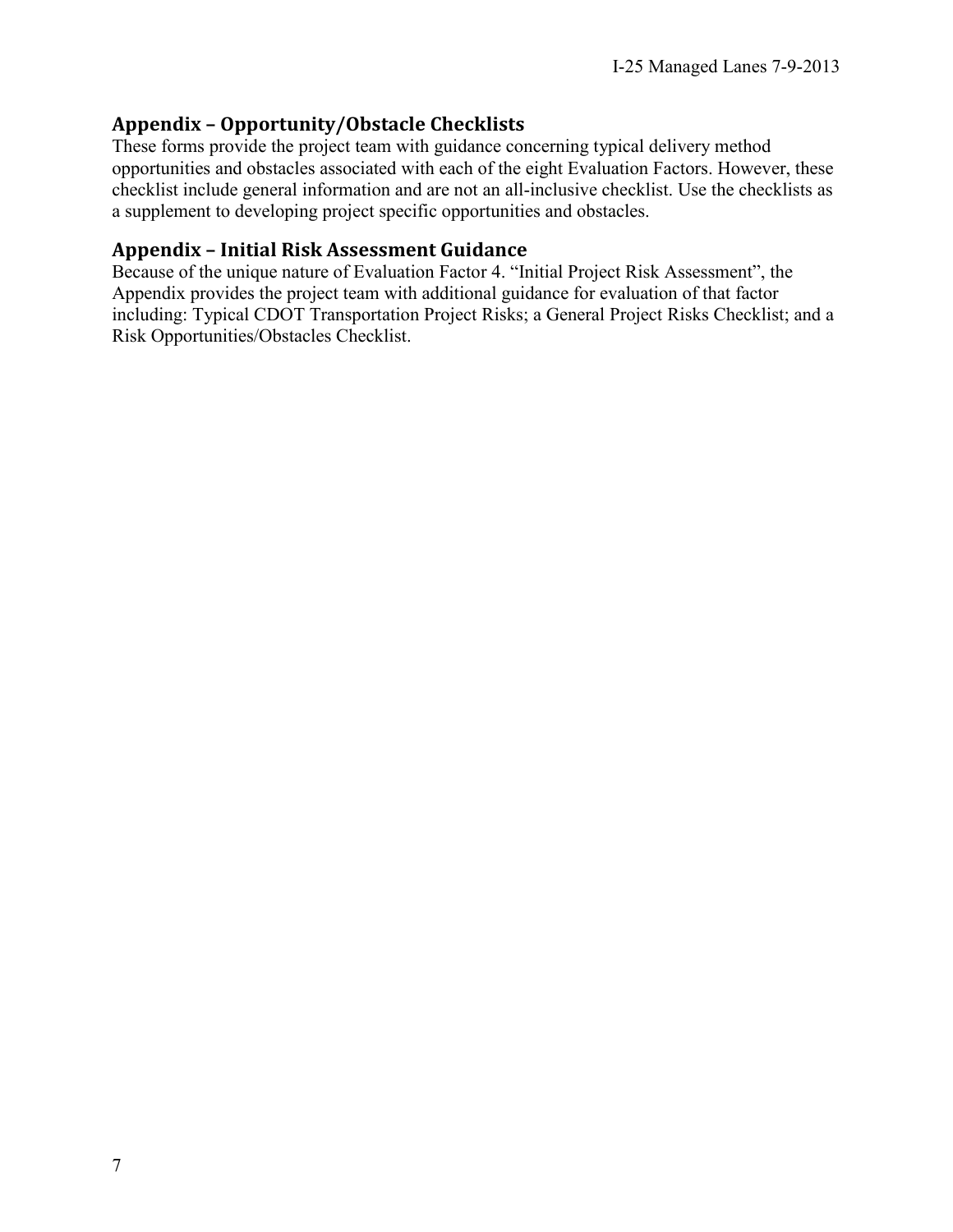### **Project Overview:**

The project from 120<sup>th</sup> to SH 7 consists of widening the existing roadway approximately 15 feet to provide for a managed lane with tolling. This will not provide for the full future build out but is an interim roadway section. The section will be 132 feet wide with a type 7 barrier separating the North and South bound traffic. The 65 feet width for each direction is less that the standard width and has FHWA's preliminary approval. The design consultant will decide the final lane configuration but the preliminary budget template was an 8 ft left shoulder 12 TEL 2 ft buffer two 11 ft. lanes a 12 ft right lane and a 9 ft. shoulder. The 2 foot buffer matches the buffer being used on the project from  $84<sup>th</sup>$  to  $120<sup>th</sup>$  that is under advertisement.

If RAMP funding is provided for SH 7 to SH 66 the template to be implemented is yet to be decided. This will not be resolved before January 2014. The templates being discussed with the local MPO, cities and counties is per the attached SH 7 to SH 66 interim sections. Three of the options use the existing lanes and the fourth option provides for TEL hard shoulder running with an additional 4 foot shoulder widening.

### **Project Description Checklist**

The following items should be considered in the project description as applicable. Other items can be added if they influence the project delivery decision. Relevant documents can be added as appendices.

- □ Project Name I -25 Managed Lanes 120<sup>th</sup> (SH 128) North
- $\Box$  Location I-25 North from SH 128 (120<sup>th</sup> Ave) to North of SH 66
- **Estimated Budget \$126,000,000 From 120<sup>th</sup> to SH 66 (Total) If the section from 120<sup>th</sup> to** SH 7 is RAMP funded the budget is \$54,500,000 (\$49,500,000 construction)
- Estimated Project Delivery Period CDOT 30% Design 10/2013 to 11/2014 Procurement 11-14 to 5-15 Construction 5/2015 to 6/2016
- $\Box$  Required Delivery Date (if applicable)
- $\Box$  Source(s) of Project Funding RAMP
- **D** Project Corridor I-25
- $\Box$  Major Features of Work pavement, bridge, sound barriers, etc. Bridge Widening Structure E-17-FH and E-17-FG, Roadway widening, Noise Walls, Asphalt Paving, Managed lanes implementation, and ITS. The Project follow existing grade and alignment
- Major Schedule Milestones Opening of Managed lanes from SH 128 to SH 66 Summer 2016
	- o Risk Assessment (Started)
	- o Design Consultant Selection (Started)
	- o 30% Plans
	- o Project Delivery Selection
	- o Contractor RFP including shortlist and selection with GMP
	- o FOR
	- o Begin Construction
	- o Complete construction
- Major Project Stakeholders CDOT, RTD, CDOT Transit Division, Broomfield County, and Adams County
- $\Box$  Major Challenges (as applicable)
	- o Utilities, and Environmental Approvals ROD 2,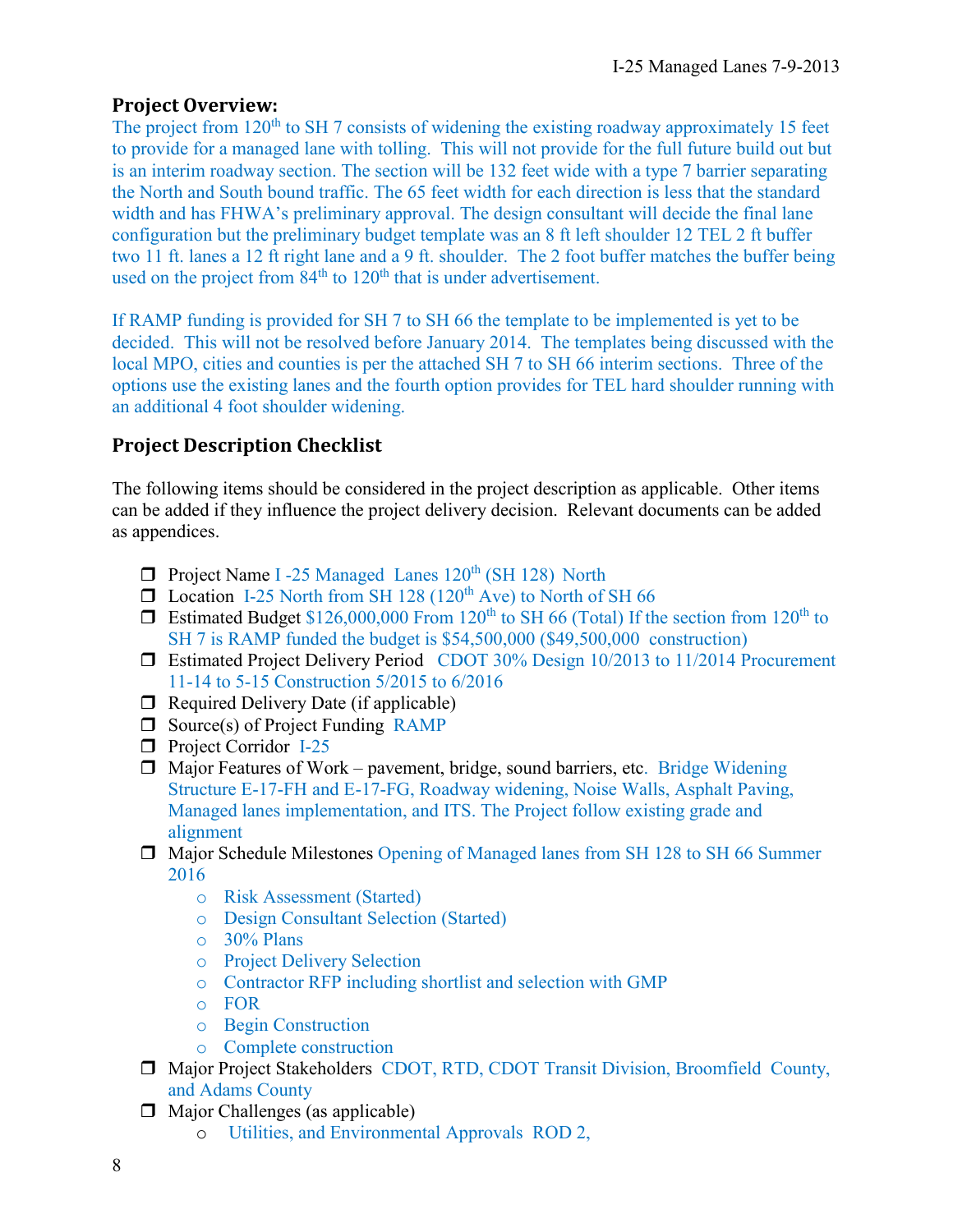- o During Construction Phase Traffic Management, Implantation of the managed lanes and ITS
- o Maintain I-25 traffic
- $\Box$  Main Identified Sources of Risk ROD 2 and funding
- $\Box$  Safety Issues Standard traffic issues
- $\Box$  Sustainable Design and Construction Requirements Provide for a more uniform traffic flow thereby saving on pollution and energy. Using existing roadway template with an overlay

### **Project Goals**

An understanding of project goals is essential to appropriate project delivery selection. Typically, the project goals can be defined in three to five items. Examples are provided below, but the report should include project-specific goals. These goals should remain consistent over the life of the project.

#### Project-Specific Goals

PRIMARY GOALS Goal #1 Schedule – Very aggressive – Total completion by 2016

- Minimize project delivery time
- Complete the project on schedule
- Accelerate start of project revenue

Goal #2 Cost –  $120<sup>th</sup>$  to SH7 – Funding through RAMP program is to be assumed for this workshop as available. This section then needs to be on or below budget

- Maximize project budget
- Complete the project on budget
- Maximize the project scope and improvements within the project budget

#### SECONDARY GOALS

Goal #3 Quality

- Meet or exceed project requirements
- Select the best team
- Provide a high quality design and construction constraints
- Provide an aesthetically pleasing project
- Project is providing interim improvements

#### Goal #4 Functional

- Maximize the life cycle performance of the project
- Maximize capacity and mobility improvements
- Minimize inconvenience to the traveling public during construction
- Maximize safety of workers and traveling public during construction
- Provide revenues for a future P3 project to the north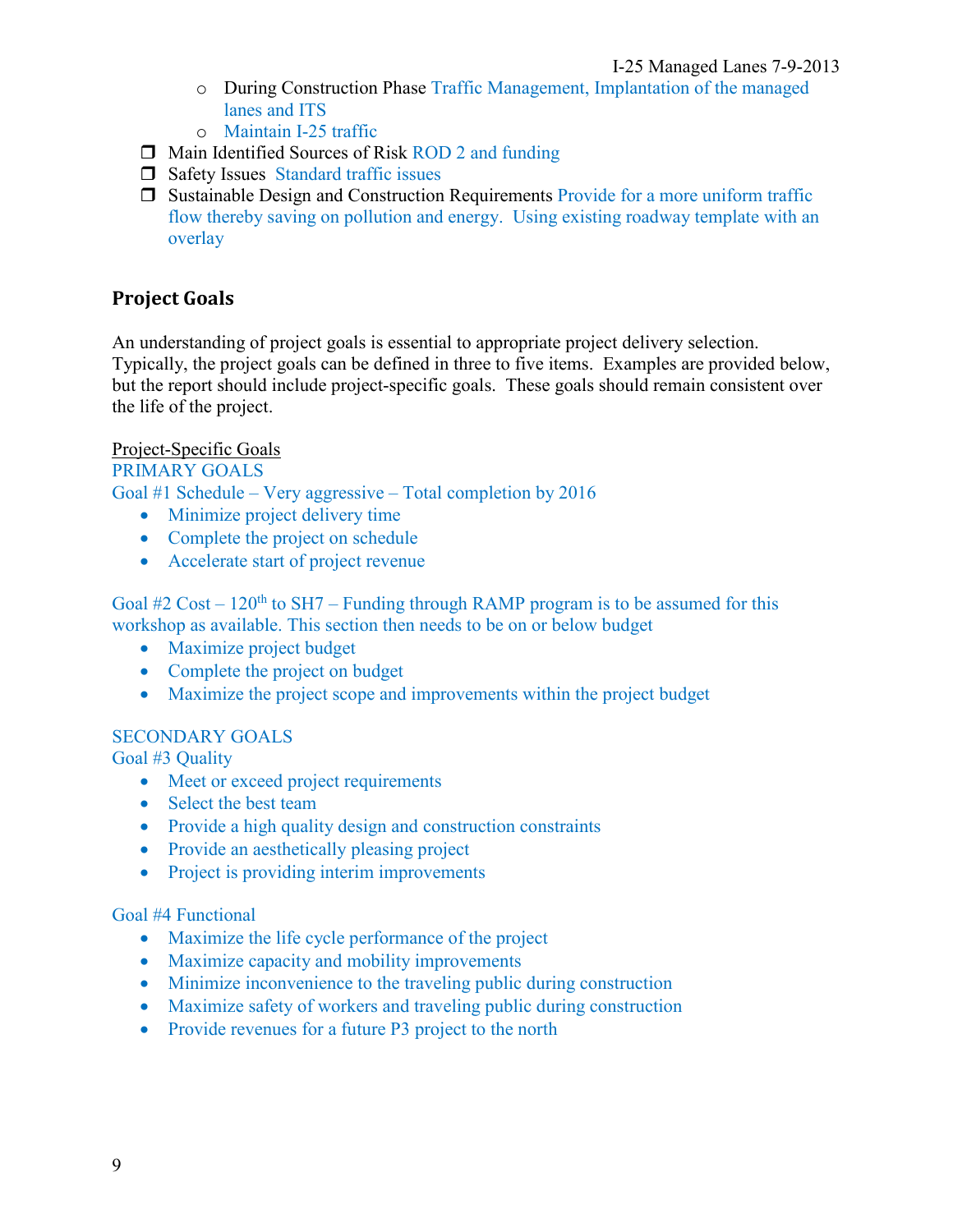### **Project Constraints**

There are potential aspects of a project that can eliminate the need to evaluate one or more of the possible project delivery methods. General constraints are provided, but it is critical to identify constraints that are project specific.

#### **Constraints**

- Source of Funding RAMP funds Potential that these funds are not made available. State makes decision on this at end of August (assuming in this workshop that RAMP funds will be available). Unsure if RAMP funds will be available for the SH7 to SH66. Baseline for this workshop is  $120<sup>th</sup>$  to SH7
- Schedule constraints Complete by end of 2016 based on corridor schedule
- Federal, state, and local laws
- Third party agreements with railroads, ROW, etc Utility clearance for the project itself (schedule), timely ROW plans by end of 2014 is a tight schedule
- Project specific constraint ROD  $2 -$  Record of Decision is to be done by May 2014, however can be a risk if we do not have all the information we need and public involvement takes longer than thought. ROD 2 is for  $120<sup>th</sup>$  to SH 66. ROW plans dependent on the ROD. Risk is reduced if ROD 2 is only for  $120<sup>th</sup>$  to SH7.
- Project specific constraint MS 4 (water quality) for the width that is added (the additional pavement). Impact should be minimal.
- Project specific constraint Topography survey has not been completed and design cannot begin in earnest until this is completed
- Project specific constraint Need to leave the possibility of adding tolling open for consideration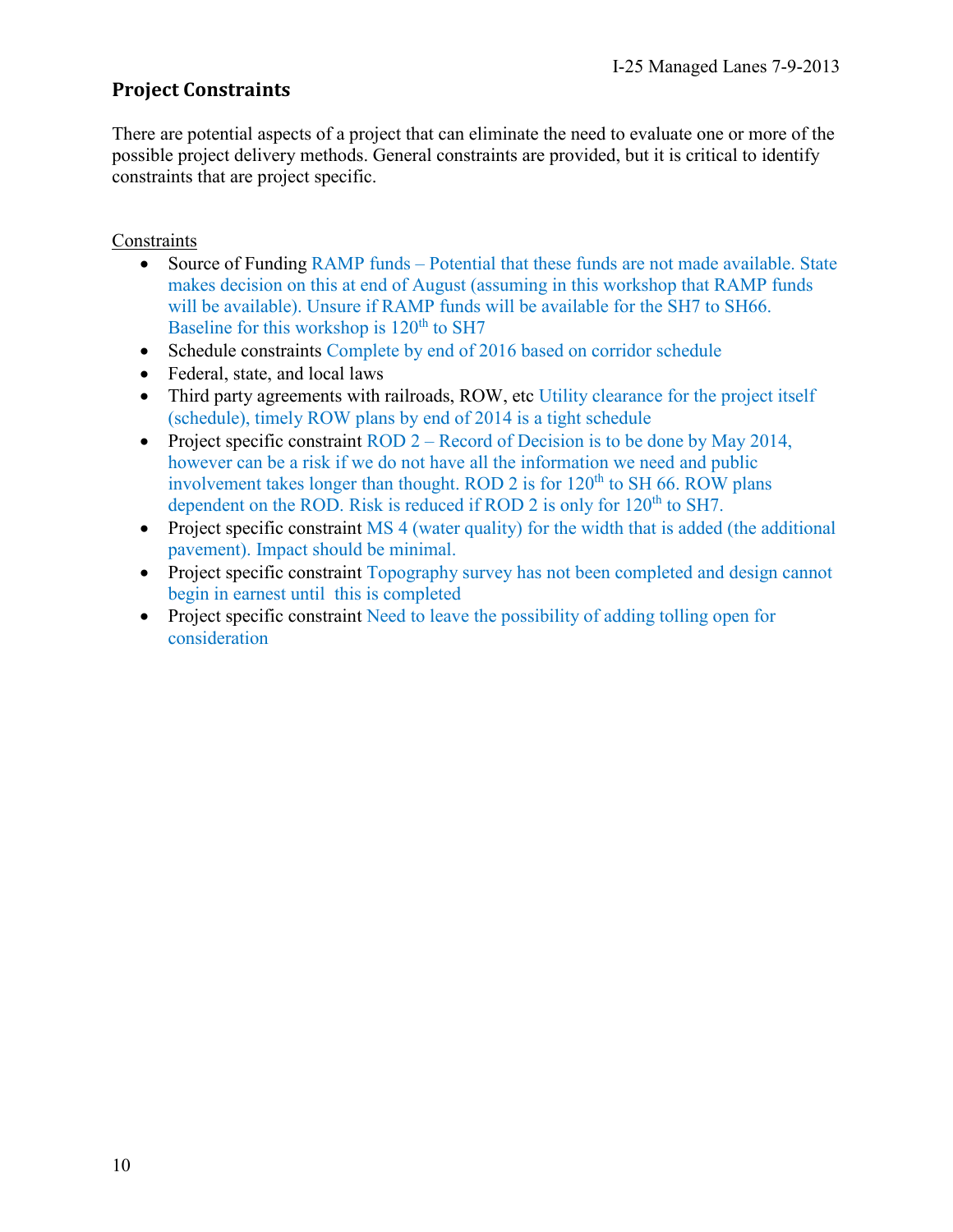### **Project Delivery Selection Matrix Summary**

Determine the factors that should be considered in the project delivery selection, discuss the opportunities and obstacles related to each factor, and document the discussion on the following pages. Then complete the summary below.

| PROJECT DELIVERY METHOD OPPORTUNITY/OBSTACLE SUMMARY |            |             |           |
|------------------------------------------------------|------------|-------------|-----------|
|                                                      | <b>DBB</b> | <b>DB</b>   | CM/GC     |
| <b>Primary Evaluation Factors</b>                    |            |             |           |
| 1. Delivery Schedule                                 | +          | $++$        | $++$      |
| 2. Project Complexity & Innovation                   | <b>NA</b>  | <b>NA</b>   | <b>NA</b> |
| 3. Level of Design                                   | +          | $++$        | $+/-$     |
| 4. Cost                                              |            | $++$        | +         |
| 5. Perform Initial Risk Assessment                   | +          | $++$        | $++$      |
| <b>Secondary Evaluation Factors</b>                  |            |             |           |
| 6. Staff Experience/Availability (Owner)             | <b>NA</b>  | <b>PASS</b> | <b>NA</b> |
| 7. Level of Oversight and Control                    | <b>NA</b>  | <b>PASS</b> | <b>NA</b> |
| 8. Competition and Contractor Experience             | <b>NA</b>  | <b>PASS</b> | <b>NA</b> |

- **+ +** Most appropriate delivery method
- **+** Appropriate delivery method
- **–** Least appropriate delivery method
- **X** Fatal Flaw (discontinue evaluation of this method)
- **NA** Factor not applicable or not relevant to the selection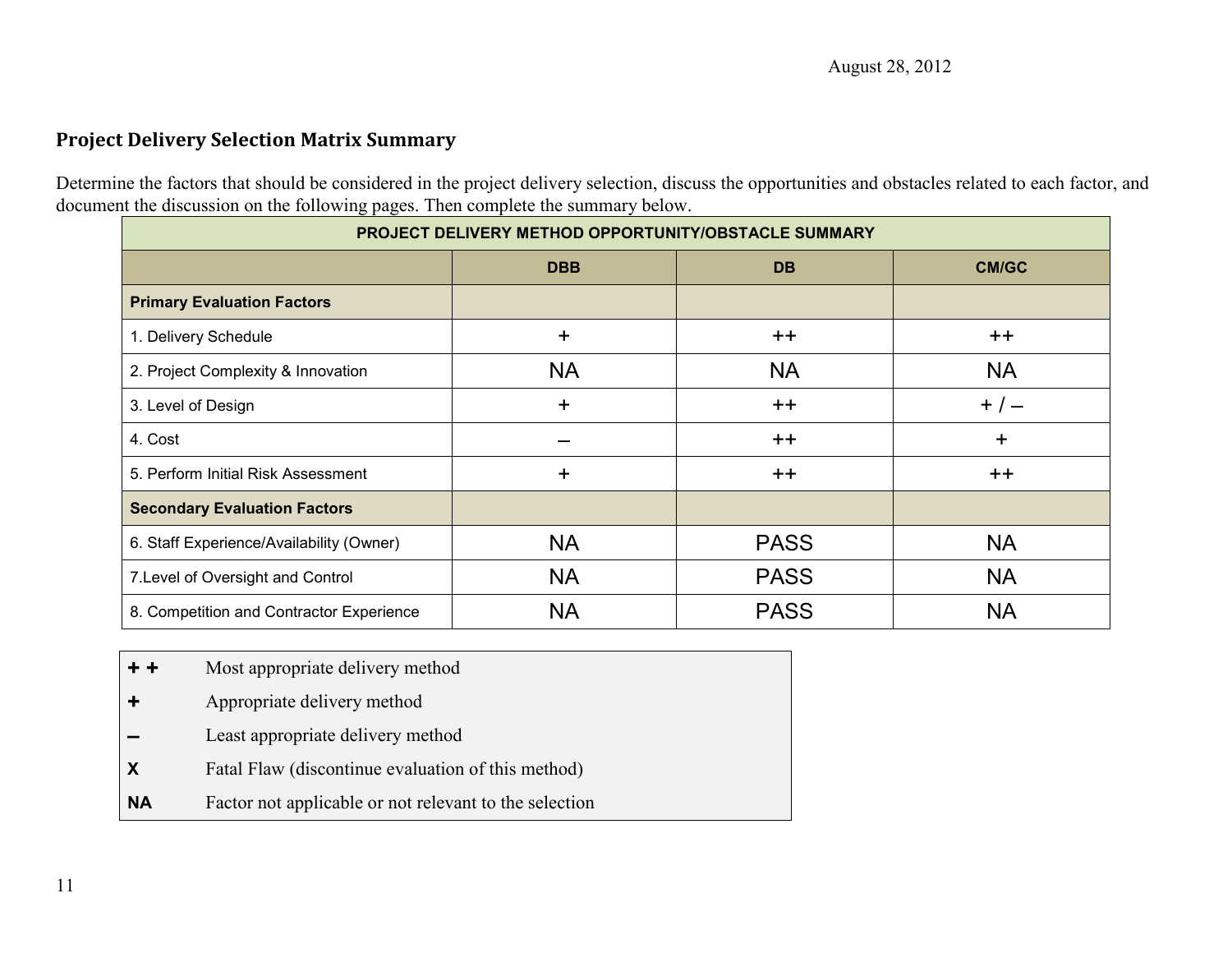### **Project Delivery Selection Matrix Summary Conclusions and Comments:**

The project delivery selection matrix workshop resulted in selecting Design-Build for the I-25 Managed Lanes project, from 120<sup>th</sup> Ave to SH7.

Schedule, level of design, cost and risk assessment were evaluated for DBB, DB and CMGC. Innovation and complexity was not evaluated as this project is not very complex and does not need innovation to be completed. All three delivery methods were then seen as equal for this factor.

For the remaining primary factors, DB was the most appropriate delivery method. This method allows for overlapping design and construction, the level of design does not need to be advanced beyond the 30% complete level, and allows for a fixed cost to be known early in the design phase.

The ITS portion of this project is the most critical and most risky. For proper ITS, CDOT will have to provide complete design in the RFP.

The secondary factors were evaluated on a pass/fail analysis just for design-build. In each of the three secondary factors, DB is a pass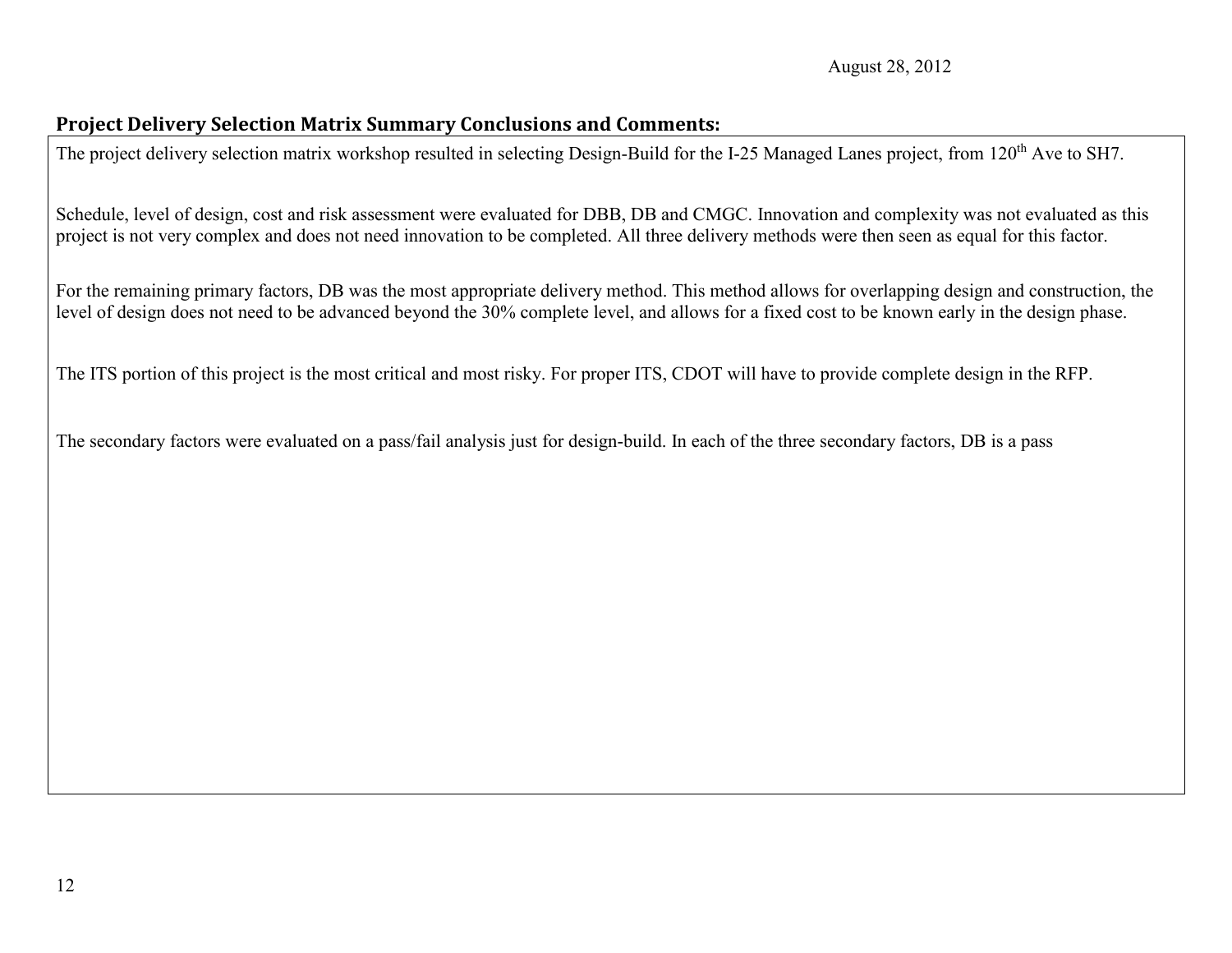# **Workshop Blank Form**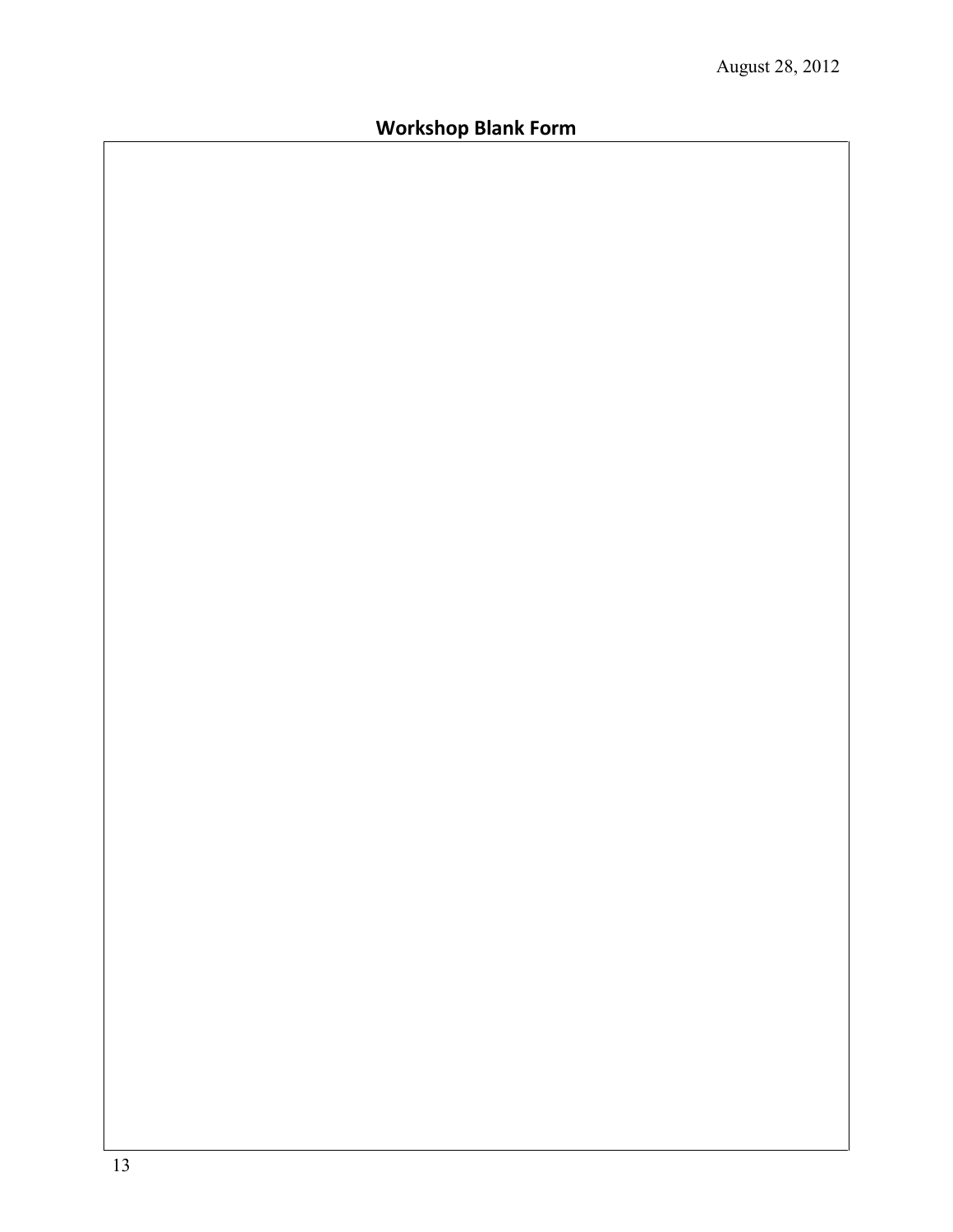#### **1) Delivery Schedule**

Delivery schedule is the overall project schedule from scoping through design, construction and opening to the public. Assess time considerations in getting the project started or funding dedicated and assess project completion importance.

| <b>DESIGN-BID-BUILD</b><br>Requires time to perform sequential design and procurement, but if design time is available, it has the shortest<br>procurement time after the design is complete. |                                                   |  |
|-----------------------------------------------------------------------------------------------------------------------------------------------------------------------------------------------|---------------------------------------------------|--|
| <b>Opportunities</b><br><b>Obstacles</b>                                                                                                                                                      |                                                   |  |
| High experience                                                                                                                                                                               | Everything is sequential - timeliness             |  |
| More control of design and construction process                                                                                                                                               | Less coordination of traffic impact               |  |
|                                                                                                                                                                                               | High risk to meet time frame allotted             |  |
|                                                                                                                                                                                               | Design could be delayed due to topographic survey |  |

#### **DESIGN-BUILD**

Can get project under construction before completing design. Parallel process of design and construction can accelerate project delivery schedule; however, procurement time can be lengthy due to the time necessary to develop an adequate RFP, evaluate proposals and provide for a fair, transparent selection process.

| <b>Opportunities</b>                                | <b>Obstacles</b>                            |
|-----------------------------------------------------|---------------------------------------------|
| Overlapping of design with construction             | Need detailed ROW coordination with design- |
|                                                     | builder                                     |
| Coordinated MOT                                     |                                             |
| Procurement of materials occurs earlier, especially |                                             |
| for long lead items and ITS                         |                                             |
| Control time better                                 |                                             |
| Schedule can be a part of RFP                       |                                             |

#### **CM/GC**

Quickly gets contractor under contract and under construction to meet funding obligations before completing design. Parallel process of development of contract requirements, design, procurements, and construction can accelerate project schedule. However, schedule can be slowed down by coordinating design-related issues between the CM and designer and by the process of reaching a reasonable Guaranteed Maximum Price (GMP).

| <b>Opportunities</b>                       | <b>Obstacles</b>                        |
|--------------------------------------------|-----------------------------------------|
| Coordinated MOT earlier in the development | Reaching a GMP in a timely manner       |
| process                                    |                                         |
|                                            | Not reaching a GMP makes project DBB    |
|                                            | Procurement of contractor has not begun |
|                                            |                                         |

#### **Delivery Schedule Summary**

|                      | <b>DBB</b> | <b>DB</b> | <b>CM/GC</b> |
|----------------------|------------|-----------|--------------|
| 1. Delivery Schedule |            | ---       | $-++$        |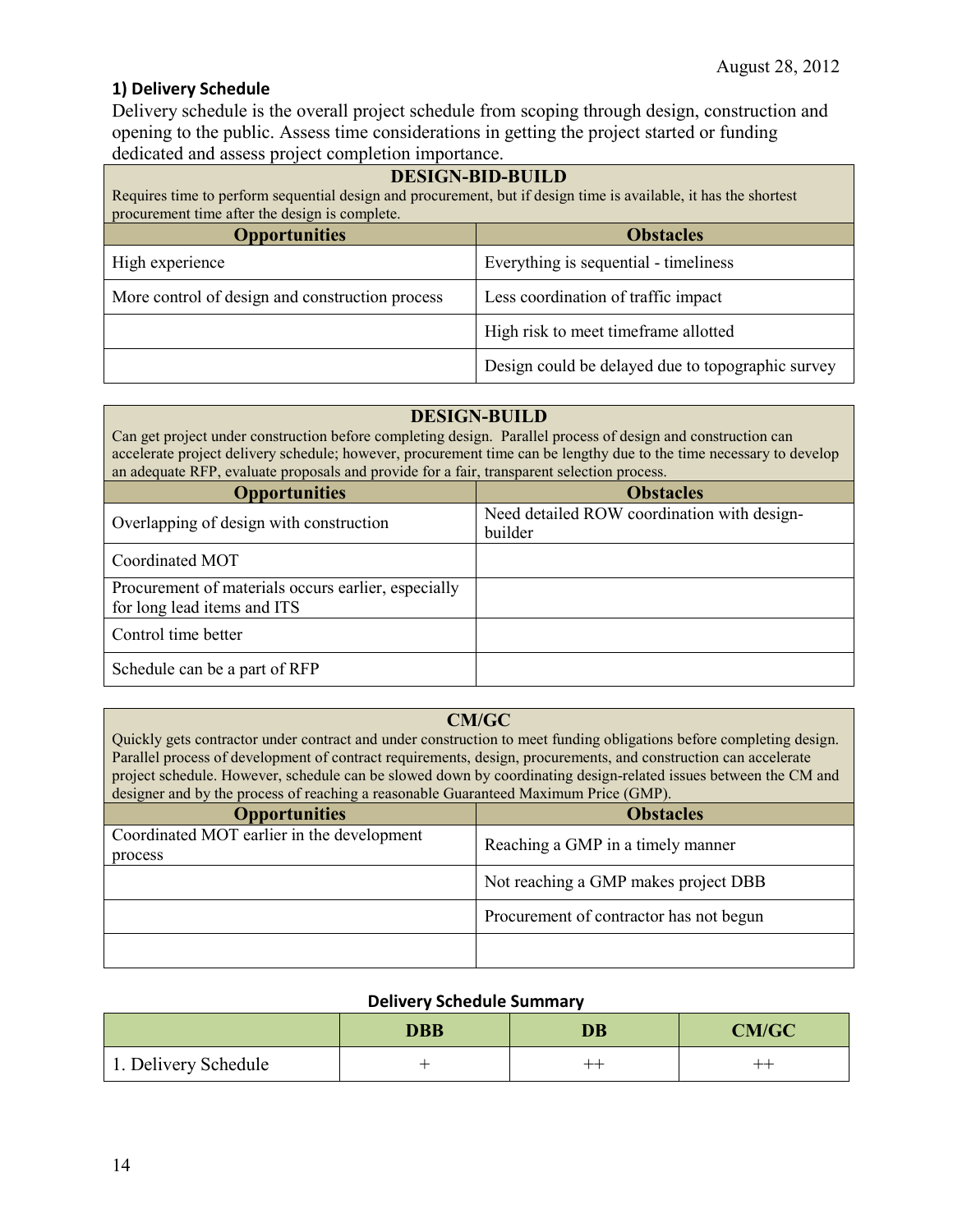#### **2) Project Complexity & Innovation**

Project complexity and innovation is the potential applicability of new designs or processes to resolve complex technical issues.

# **DESIGN-BID-BUILD** Allows CDOT to fully resolve complex design issues and qualitatively evaluate designs before procurement of the general contractor. Innovation is provided by CDOT/Consultant expertise and through traditional owner directed processes such as VE studies and contractor bid alternatives. **Opportunities Obstacles**

#### **DESIGN-BUILD**

Incorporates design-builder input into design process through best value selection and contractor proposed Alternate Technical Concepts (ATCs) – which are a cost oriented approach to providing complex and innovative designs. Requires that desired solutions to complex projects be well defined through contract requirements.

| <b>Opportunities</b> | <b>Obstacles</b> |
|----------------------|------------------|
|                      |                  |
|                      |                  |
|                      |                  |
|                      |                  |

#### **CM/GC**

Allows independent selection of designer and contractor based on qualifications and other factors to jointly address complex innovative designs through three party collaboration of CDOT, designer and Contractor. Allows for a qualitative (nonprice oriented) design but requires agreement on GMP.

| <b>Opportunities</b> | <b>Obstacles</b> |
|----------------------|------------------|
|                      |                  |
|                      |                  |
|                      |                  |
|                      |                  |

#### **Project Complexity & Innovation Summary**

|                                       | <b>DBB</b> | DB | CM/GC |
|---------------------------------------|------------|----|-------|
| 2. Project Complexity<br>& Innovation | ٧A         | NA | NA    |

Notes and Comments:

Project complexity rated as a 3 on a scale of 1 to 5 with 5 being very complex. No major complexities or innovative processes acknowledged at this time. Therefore, this factor was not evaluated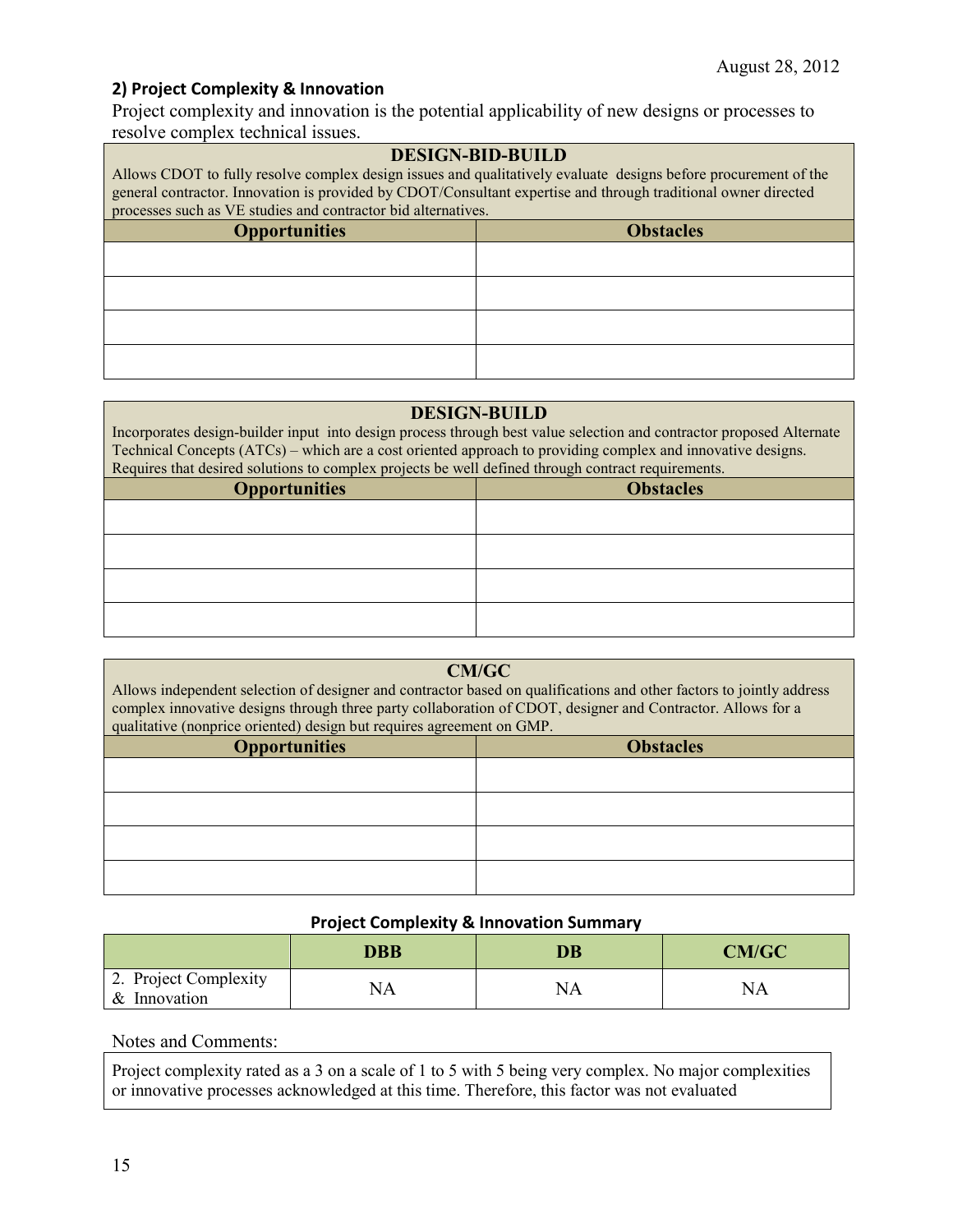#### **3) Level of Design**

Level of design is the percentage of design completion at the time of the project delivery procurement

| <b>DESIGN-BID-BUILD</b><br>100% design by CDOT, with CDOT having complete control over the design. |                                                                                          |  |
|----------------------------------------------------------------------------------------------------|------------------------------------------------------------------------------------------|--|
| <b>Opportunities</b><br><b>Obstacles</b>                                                           |                                                                                          |  |
|                                                                                                    | Sequential schedule and 100% complete design<br>before procuring contractor may not work |  |
| MOT design can be difficult                                                                        |                                                                                          |  |
|                                                                                                    |                                                                                          |  |
|                                                                                                    |                                                                                          |  |

#### **DESIGN-BUILD**

Design advanced by CDOT to the level necessary to precisely define contract requirements and properly allocate risk (typically 30% or less).

| <b>Opportunities</b>                                                                   | <b>Obstacles</b>                             |
|----------------------------------------------------------------------------------------|----------------------------------------------|
| Project, regardless of ITS, does not need to be<br>advanced too far before procurement | 100% of ITS design will need to be completed |
| Low level of design currently allows for proper<br><b>RFP</b>                          |                                              |
|                                                                                        |                                              |
|                                                                                        |                                              |

#### **CM/GC**

Can utilize a lower level of design prior to procurement of the CM/GC and then joint collaboration of CDOT, designer, and CM/GC in the further development of the design. Iterative nature of design process risks extending the project schedule.

| <b>Opportunities</b>                      | <b>Obstacles</b> |
|-------------------------------------------|------------------|
| MOT can be designed with contractor input |                  |
|                                           |                  |
|                                           |                  |
|                                           |                  |

#### **Level of Design Summary**

|                    | DBB | <b>DB</b> | CM/GC                    |
|--------------------|-----|-----------|--------------------------|
| 3. Level of Design |     | ---       | $\overline{\phantom{a}}$ |

#### Notes and Comments:

100% ITS design will need to be complete before procurement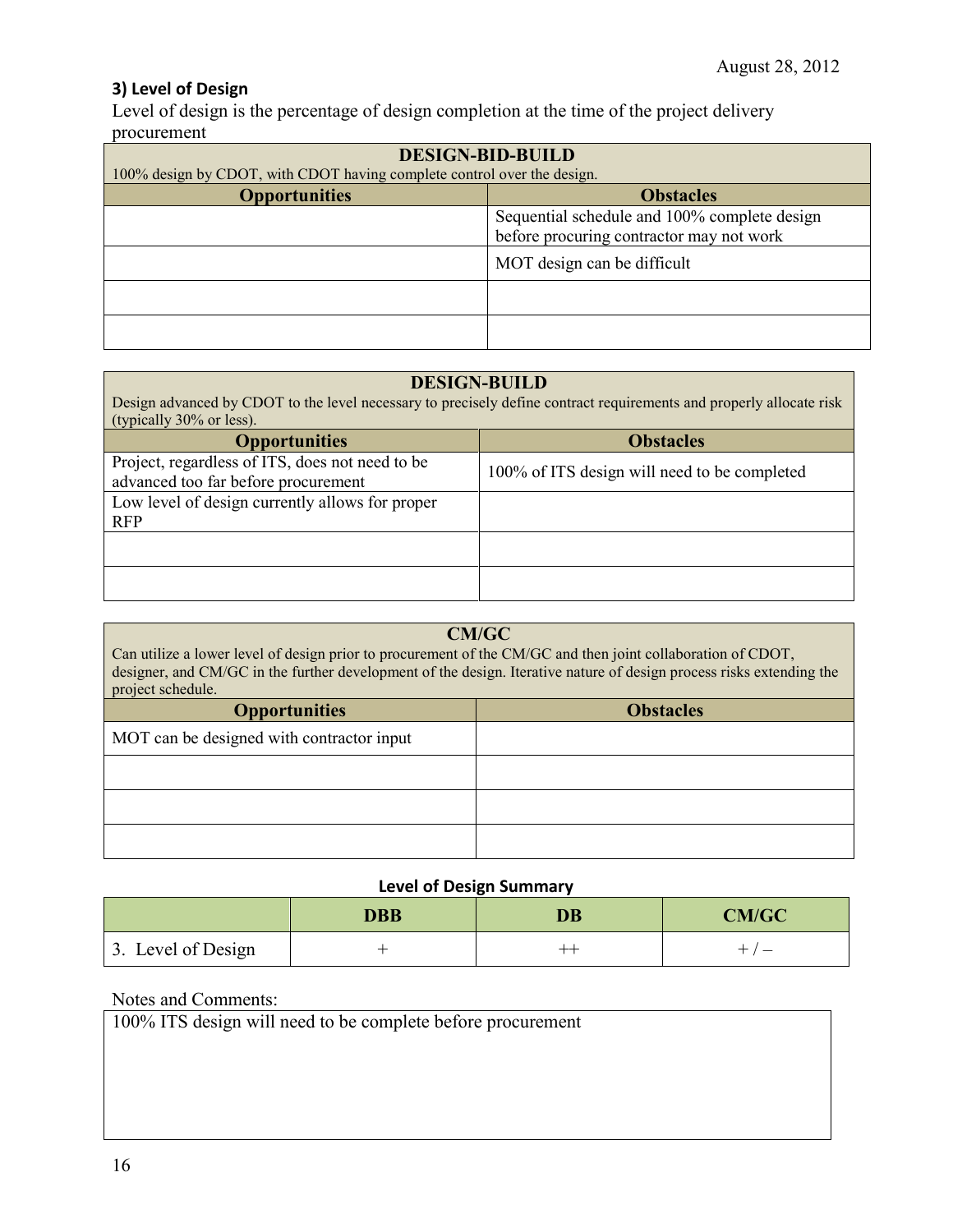### **4) Cost**

Project cost is the financial process related to meeting budget restrictions, early and precise cost estimation, and control of project costs.

| <b>DESIGN-BID-BUILD</b><br>Competitive bidding provides a low cost construction for a fully defined scope of work. Costs accuracy limited until<br>design is completed. More likelihood of cost change orders due to contractor having no design responsibility. |                   |
|------------------------------------------------------------------------------------------------------------------------------------------------------------------------------------------------------------------------------------------------------------------|-------------------|
| <b>Opportunities</b><br><b>Obstacles</b>                                                                                                                                                                                                                         |                   |
| Competitive bidding                                                                                                                                                                                                                                              | ITS change orders |
|                                                                                                                                                                                                                                                                  |                   |
|                                                                                                                                                                                                                                                                  |                   |
|                                                                                                                                                                                                                                                                  |                   |

| <b>DESIGN-BUILD</b><br>Designer-builder collaboration and ATCs can provide a cost-efficient response to project goals. Costs are determined<br>with design-build proposal, early in design process. Allows a variable scope bid to match a fixed budget. Poor risk<br>allocation can result in high contingencies. |  |
|--------------------------------------------------------------------------------------------------------------------------------------------------------------------------------------------------------------------------------------------------------------------------------------------------------------------|--|
| <b>Opportunities</b><br><b>Obstacles</b>                                                                                                                                                                                                                                                                           |  |
| Competitive bidding                                                                                                                                                                                                                                                                                                |  |
| Fixed ITS cost                                                                                                                                                                                                                                                                                                     |  |
| Spending of RAMP funds before 2017                                                                                                                                                                                                                                                                                 |  |
| Cost certainty known earlier                                                                                                                                                                                                                                                                                       |  |

| CM/GC<br>CDOT/designer/contractor collaboration to reduce risk pricing can provide a low cost project however, non-<br>competitive negotiated GMP introduces price risk. Good flexibility to design to a budget. |                      |
|------------------------------------------------------------------------------------------------------------------------------------------------------------------------------------------------------------------|----------------------|
| <b>Opportunities</b><br><b>Obstacles</b>                                                                                                                                                                         |                      |
|                                                                                                                                                                                                                  | Risk in reaching GMP |
|                                                                                                                                                                                                                  |                      |
|                                                                                                                                                                                                                  |                      |
|                                                                                                                                                                                                                  |                      |

#### **Cost Summary**

|            | <b>DBB</b>               | <b>DB</b> | <b>CM/GC</b> |
|------------|--------------------------|-----------|--------------|
| Cost<br>4. | $\overline{\phantom{a}}$ | ---       |              |

### Notes and Comments: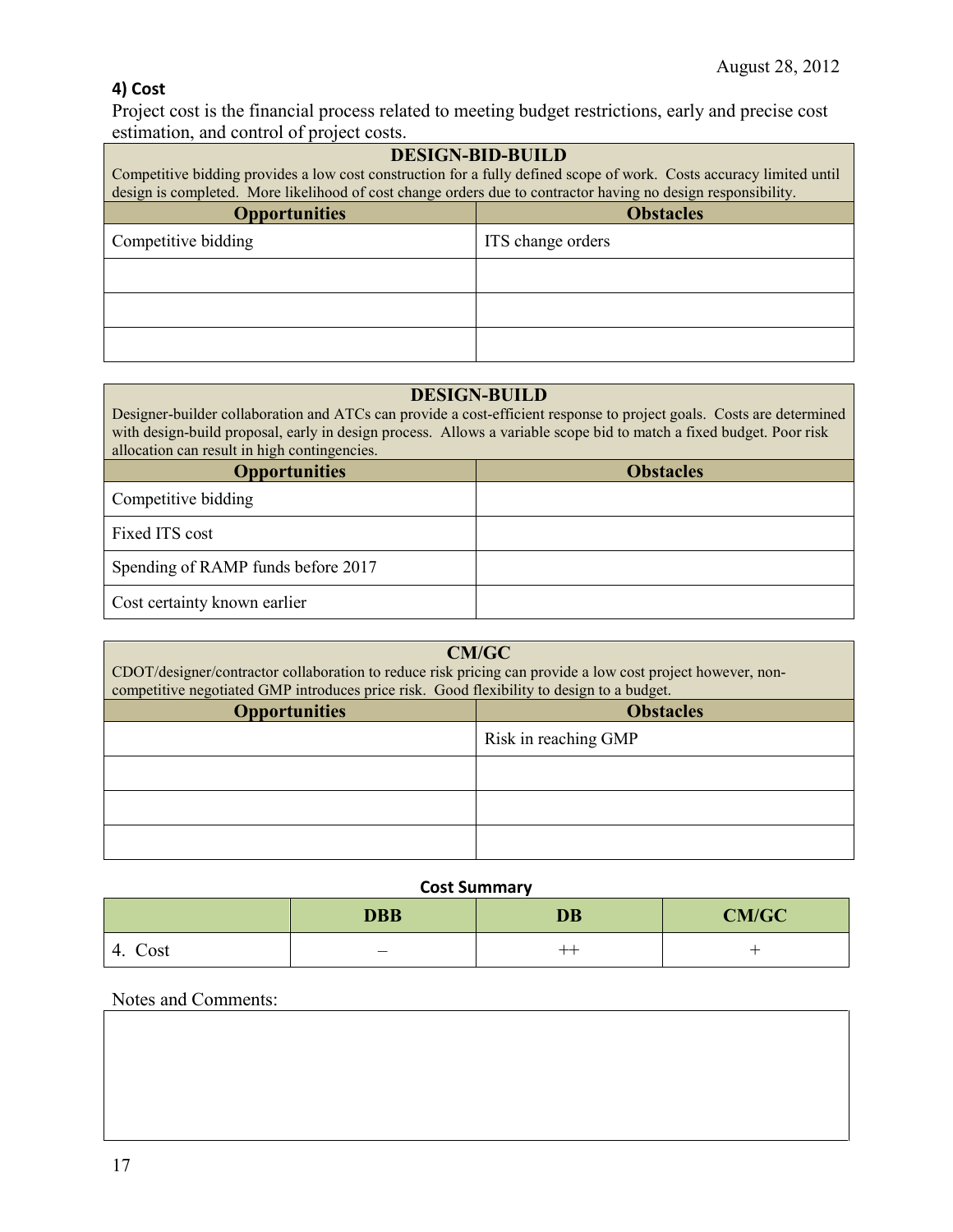#### **5) Initial Risk Assessment**

Risk is an uncertain event or condition that, if it occurs, has a negative effect on a project's objectives. Risk allocation is the assignment of unknown events or conditions to the party that can best manage them. An initial assessment of project risks is important to ensure the selection of the delivery method that can properly address them. An approach that focuses on a fair allocation of risk will be most successful. Refer to risk discussion and checklists in appendix B.

#### **DESIGN-BID-BUILD**

Risk allocation for design-bid-build best is understood by the industry, but requires that most design-related risks and third party risks be resolved prior to procurement to avoid costly contractor contingency pricing and change orders and claims.

| <b>Opportunities</b>                                         | <b>Obstacles</b>               |
|--------------------------------------------------------------|--------------------------------|
| Mitigates risk of ITS due to agency providing<br>100% design | Risk with ITS is fully on CDOT |
|                                                              |                                |
|                                                              |                                |
|                                                              |                                |

#### **DESIGN-BUILD**

Provides opportunity to properly allocate risks to the party best able to manage them, but requires risks allocated to design-builder to be well defined to minimize contractor contingency pricing of risks.

| <b>Opportunities</b> | <b>Obstacles</b>                                                                   |
|----------------------|------------------------------------------------------------------------------------|
|                      | Delay in design due to delay in ROD                                                |
|                      | Risk associated with ITS and design-builder<br>providing the correct/proper design |
|                      | ITS needs to be 100% complete in RFP                                               |
|                      |                                                                                    |

#### **CM/GC**

Provides opportunity for CDOT, designer, and contractor to collectively identify and minimize project risks, and allocate risk to appropriate party. Has potential to minimize contractor contingency pricing of risk, but can lose the element of competition in pricing.

| <b>Opportunities</b>                            | <b>Obstacles</b> |
|-------------------------------------------------|------------------|
| Contractor can work with ITS to complete design |                  |
|                                                 |                  |
|                                                 |                  |
|                                                 |                  |

#### **Initial Risk Assessment Summary**

|                               | <b>DBB</b> | <b>DB</b> | <b>CM/GC</b> |
|-------------------------------|------------|-----------|--------------|
| 5. Initial Risk<br>Assessment |            | ᆠ         |              |

#### Notes and Comments: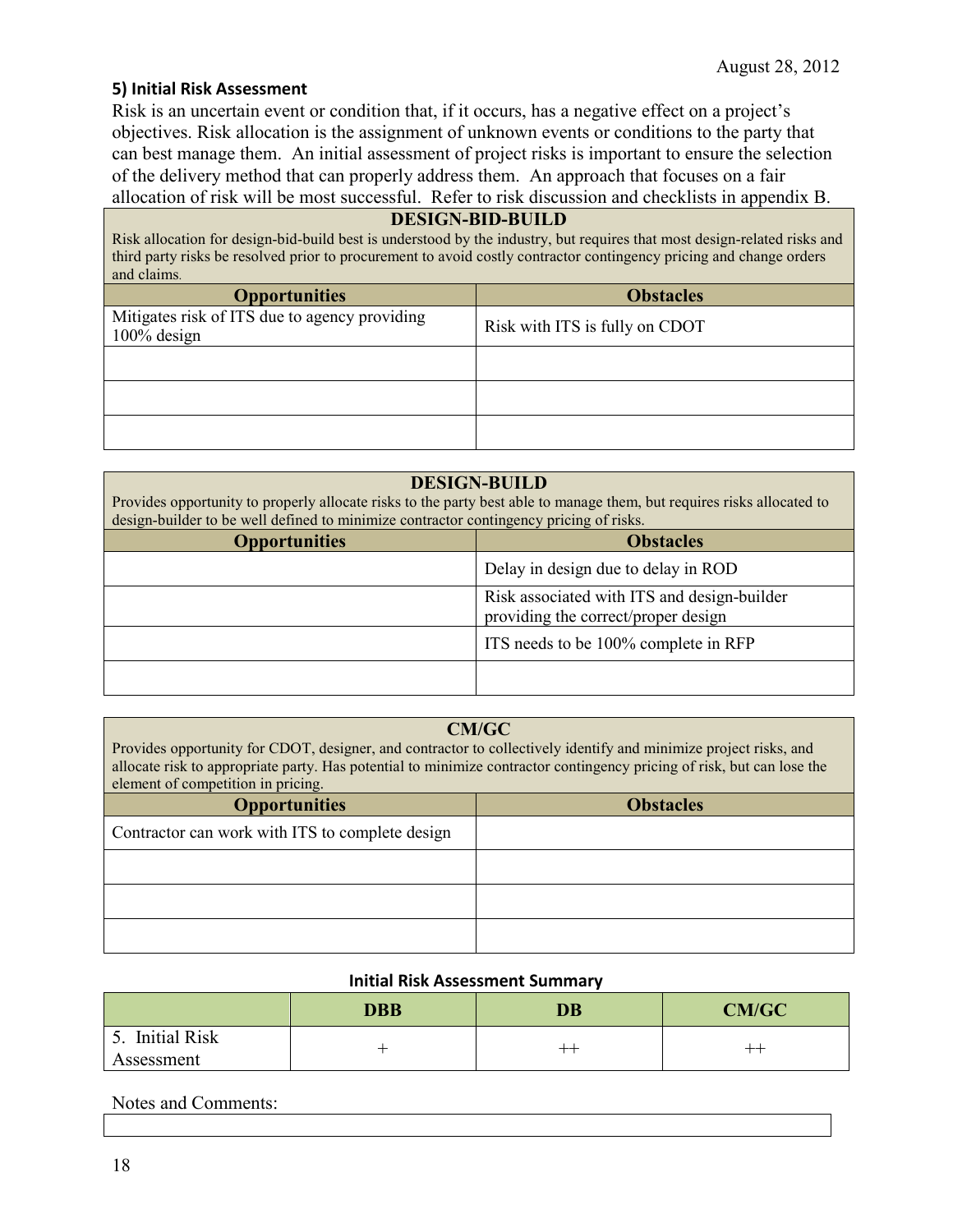#### **6) Staff Experience/Availability**

Owner staff experience and availability as it relates to the project delivery methods in question.

#### **DESIGN-BID-BUILD**

Technical and management resources necessary to perform the design and plan development. Resource needs can be more spread out.

| <b>Opportunities</b> | <b>Obstacles</b> |
|----------------------|------------------|
|                      |                  |
|                      |                  |
|                      |                  |
|                      |                  |

#### **DESIGN-BUILD**

| Technical and management resources and expertise necessary to develop the RFQ and RFP and administrate the<br>procurement. Concurrent need for both design and construction resources to oversee the implementation. |                                                             |  |
|----------------------------------------------------------------------------------------------------------------------------------------------------------------------------------------------------------------------|-------------------------------------------------------------|--|
| <b>Opportunities</b><br><b>Obstacles</b>                                                                                                                                                                             |                                                             |  |
| Can prepare RFP and evaluate proposals with<br>consultant assistance                                                                                                                                                 | CDOT needs more resources to prepare RFP and<br>review bids |  |
|                                                                                                                                                                                                                      |                                                             |  |
|                                                                                                                                                                                                                      |                                                             |  |
|                                                                                                                                                                                                                      |                                                             |  |

# **CM/GC**

Strong, committed CDOT project management resources are important for success of the CM/GC process. Resource needs are similar to DBB except CDOT must coordinate CM's input with the project designer and be prepared for GMP negotiations.

| <b>Opportunities</b> | <b>Obstacles</b> |
|----------------------|------------------|
|                      |                  |
|                      |                  |
|                      |                  |
|                      |                  |

#### **Staff Experience/Availability Summary**

|                                      | <b>DBB</b> | DB   | CM/GC |
|--------------------------------------|------------|------|-------|
| 6. Staff Experience/<br>Availability | NA         | PASS | NA    |

#### Notes and Comments:

This factor was evaluated as a pass/fail for DB as first five factors determined that DB is the optimal choice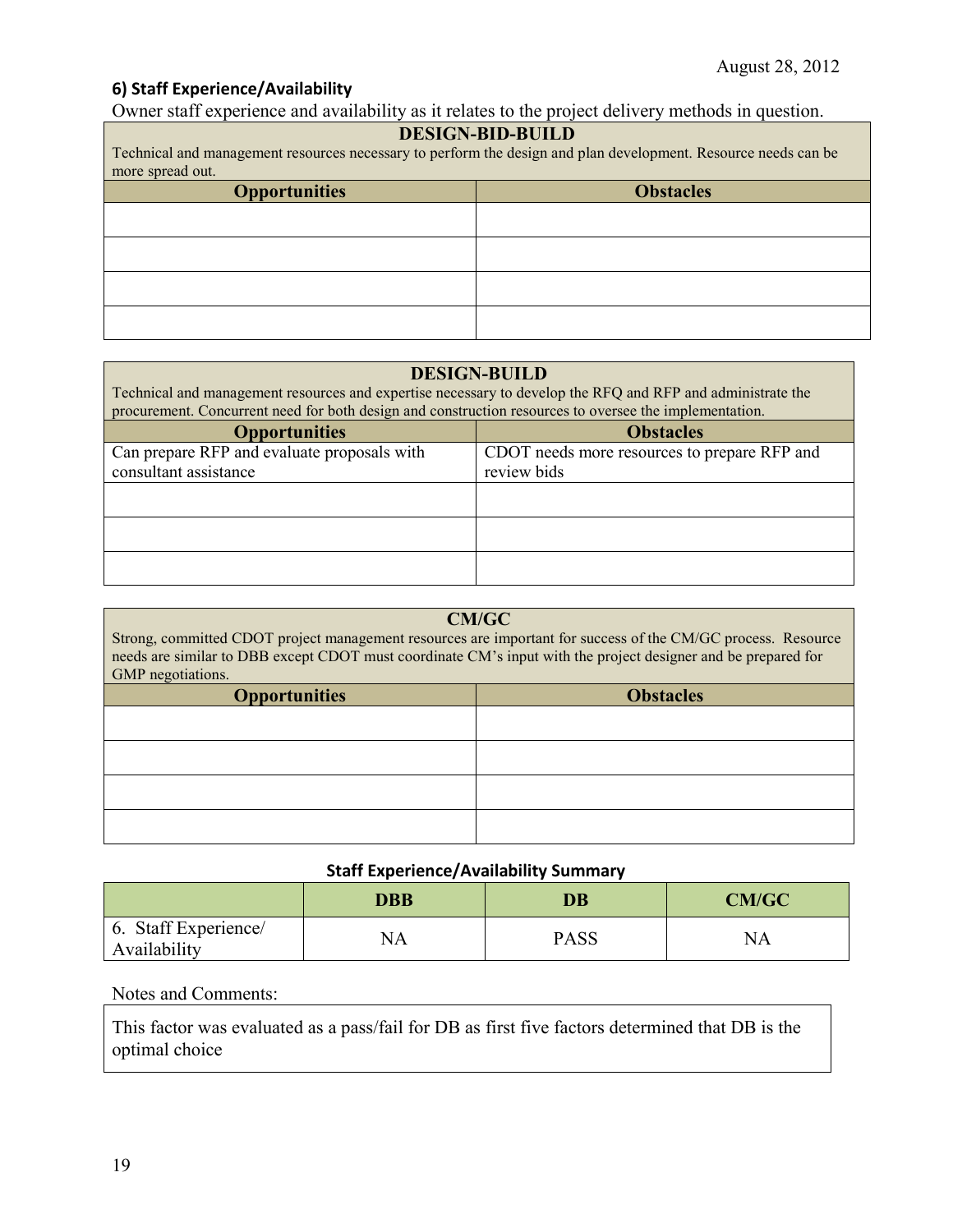#### **7) Level of Oversight and Control**

Level of oversight involves the amount of agency staff required to monitor the design or construction, and amount of agency control over the delivery process

| <b>DESIGN-BID-BUILD</b>                                     |  |  |
|-------------------------------------------------------------|--|--|
| Full control over a linear design and construction process. |  |  |
| <b>Opportunities</b><br><b>Obstacles</b>                    |  |  |
|                                                             |  |  |
|                                                             |  |  |
|                                                             |  |  |
|                                                             |  |  |

#### **DESIGN-BUILD**

Less control over the design (design desires must be written into the RFP contract requirements). Generally less control over the construction process (design-builder often has QA responsibilities). **Opportunities Obstacles**

| <b>Opportunities</b>                          | <b>ODStacies</b> |
|-----------------------------------------------|------------------|
| Can provide proper oversight and control with |                  |
| consultant assistance                         |                  |
|                                               |                  |
|                                               |                  |
|                                               |                  |
|                                               |                  |
|                                               |                  |
|                                               |                  |

| CM/GC<br>Most control by CDOT over both the design, and construction, and control over a collaborative<br>owner/designer/contractor project team |  |  |
|--------------------------------------------------------------------------------------------------------------------------------------------------|--|--|
| <b>Obstacles</b><br><b>Opportunities</b>                                                                                                         |  |  |
|                                                                                                                                                  |  |  |
|                                                                                                                                                  |  |  |
|                                                                                                                                                  |  |  |
|                                                                                                                                                  |  |  |

#### **Level of Oversight and Control Summary**

|                                      | <b>DBB</b> | DB          | <b>CM/GC</b> |
|--------------------------------------|------------|-------------|--------------|
| 7. Level of Oversight<br>and Control | NA         | <b>PASS</b> | <b>NA</b>    |

#### Notes and Comments:

This factor was evaluated as a pass/fail for DB as first five factors determined that DB is the optimal choice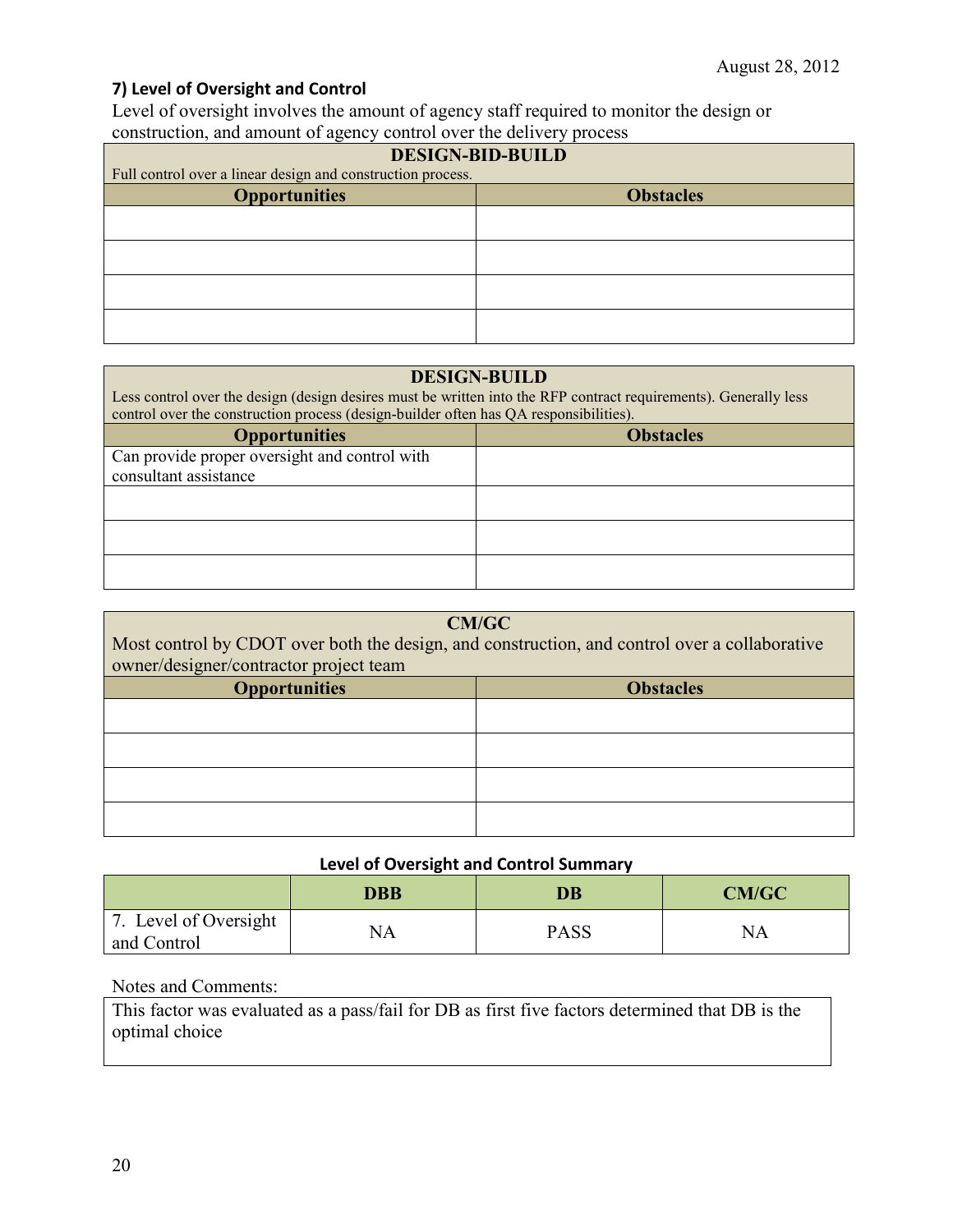### **8) Competition and Contractor Experience**

Competition and availability refers to the level of competition, experience and availability in the market place and its capacity for the project.

| <b>DESIGN-BID-BUILD</b>                                                                                         |  |  |
|-----------------------------------------------------------------------------------------------------------------|--|--|
| High level of competition, but GC selection is based solely on low price. High level of marketplace experience. |  |  |
| <b>Opportunities</b><br><b>Obstacles</b>                                                                        |  |  |
|                                                                                                                 |  |  |
|                                                                                                                 |  |  |
|                                                                                                                 |  |  |
|                                                                                                                 |  |  |
|                                                                                                                 |  |  |
|                                                                                                                 |  |  |
|                                                                                                                 |  |  |
|                                                                                                                 |  |  |

| <b>DESIGN-BUILD</b>                                                                                                   |                  |  |
|-----------------------------------------------------------------------------------------------------------------------|------------------|--|
| Allows for a balance of price and non-price factors in the selection process. Medium level of marketplace experience. |                  |  |
| Opportunities                                                                                                         | <b>Obstacles</b> |  |
| Pool of bidders should be significant for this                                                                        |                  |  |
| project and the location in Denver metro area                                                                         |                  |  |
|                                                                                                                       |                  |  |
|                                                                                                                       |                  |  |
|                                                                                                                       |                  |  |
|                                                                                                                       |                  |  |
|                                                                                                                       |                  |  |

| <b>CM/GC</b><br>Allows for the selection of the single most qualified contractor, but GMP can limit price competition. Low level of<br>marketplace experience. |  |  |
|----------------------------------------------------------------------------------------------------------------------------------------------------------------|--|--|
| Opportunities<br><b>Obstacles</b>                                                                                                                              |  |  |
|                                                                                                                                                                |  |  |
|                                                                                                                                                                |  |  |
|                                                                                                                                                                |  |  |
|                                                                                                                                                                |  |  |

### **Competition and Contractor Experience Summary**

|                                                    | <b>DBB</b> | $\overline{\mathbf{D}}\mathbf{B}$ | <b>CM/GC</b> |
|----------------------------------------------------|------------|-----------------------------------|--------------|
| 8. Competition and<br><b>Contractor Experience</b> | NΑ         | <b>PASS</b>                       |              |

#### Notes and Comments:

This factor was evaluated as a pass/fail for DB as first five factors determined that DB is the optimal choice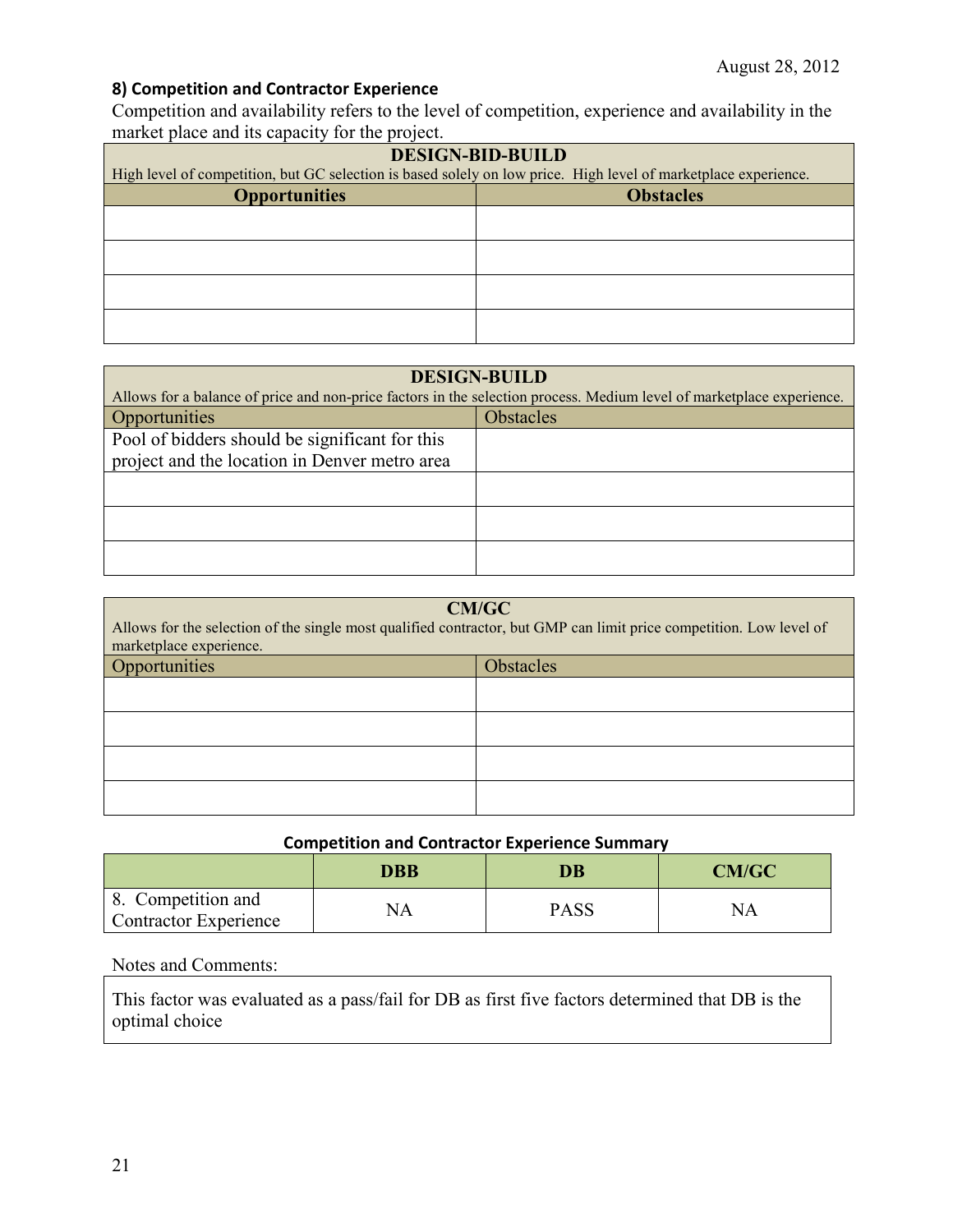### **APPENDIX**

# **Opportunity and Obstacle Checklists (With Project Risk Assessment Discussion and Checklists)**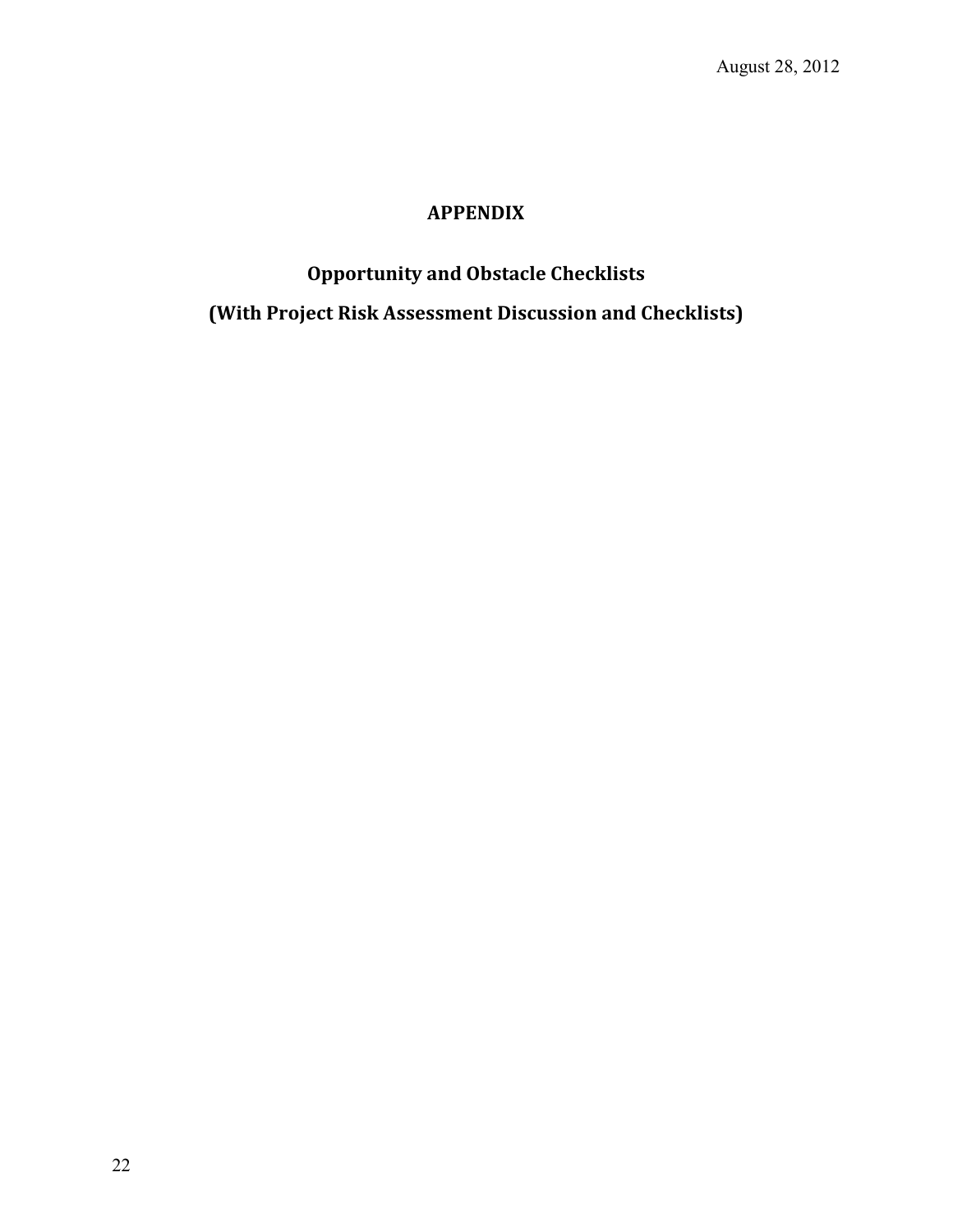### **1) Delivery Schedule Checklist**

| <b>DESIGN-BID-BUILD</b>                                                                   |                                                                                    |  |
|-------------------------------------------------------------------------------------------|------------------------------------------------------------------------------------|--|
| Opportunities                                                                             | <b>Obstacles</b>                                                                   |  |
| Schedule is more predictable and more<br>manageable                                       | Requires time to perform a linear design-bid-<br>ο.<br>construction process        |  |
| Milestones can be easier to define<br>Projects can more easily be "shelved"               | Design and construction schedules can be<br>unrealistic due to lack industry input |  |
| Shortest procurement period<br>Elements of design can be advanced prior to                | Errors in design lead to change orders and<br>π.<br>schedule delays                |  |
| permitting, construction, etc.<br>Time to communicate/discuss design with<br>stakeholders | Low bid selection may lead to potential delays<br>and other adverse outcomes.      |  |

| <b>DESIGN-BUILD</b>                                         |                                                     |  |
|-------------------------------------------------------------|-----------------------------------------------------|--|
| Opportunities                                               | <b>Obstacles</b>                                    |  |
| Potential to accelerate schedule through parallel<br>$\Box$ | Request for proposal development and<br>⊓           |  |
| design-build process                                        | procurement can be intensive                        |  |
| Shifting schedule risk to DB team                           | Undefined events or conditions found after          |  |
| Encumbers construction funds more quickly                   | procurement, but during design can impact           |  |
| Industry input into design and schedule                     | schedule and cost                                   |  |
| Fewer chances for disputes between agency and<br>□          | Time required to define technical requirements<br>σ |  |
| design-builders                                             | and expectations through RFP development can        |  |
| More efficient procurement of long-lead items<br>□          | be intensive                                        |  |
| Ability to start construction before entire                 | Time required to gain acceptance of quality         |  |
| design, ROW, etc. is complete (i.e., phased                 | program                                             |  |
| design)                                                     | Requires agency and stakeholder commitments         |  |
| Allows innovation in resource loading and<br>$\Box$         | to an expeditious review of design                  |  |
| scheduling by DB team                                       |                                                     |  |

|        | CM/GC                                                                                                                                                            |             |                                                                                                                           |  |  |
|--------|------------------------------------------------------------------------------------------------------------------------------------------------------------------|-------------|---------------------------------------------------------------------------------------------------------------------------|--|--|
|        | Opportunities                                                                                                                                                    |             | <b>Obstacles</b>                                                                                                          |  |  |
| $\Box$ | Ability to start construction before entire<br>design, ROW, etc. is complete (i.e., phased<br>design)                                                            | $\Box$<br>□ | Potential for not reaching GMP and substantially<br>delaying schedule<br>GMP negotiation can delay the schedule           |  |  |
|        | More efficient procurement of long-lead items<br>Early identification and resolution of design<br>and construction issues (e.g., utility, ROW, and<br>earthwork) | □<br>σ      | Designer-contractor-agency disagreements can<br>add delays<br>Strong agency management is required to<br>control schedule |  |  |
|        | Can provide a shorter procurement schedule<br>than DB                                                                                                            |             |                                                                                                                           |  |  |
|        | Team involvement for schedule optimization                                                                                                                       |             |                                                                                                                           |  |  |
|        | Continuous constructability review and VE                                                                                                                        |             |                                                                                                                           |  |  |
|        | Maintenance of Traffic improves with<br>contractor inputs<br>Contractor input for phasing, constructability                                                      |             |                                                                                                                           |  |  |
|        | and traffic control may reduce overall schedule                                                                                                                  |             |                                                                                                                           |  |  |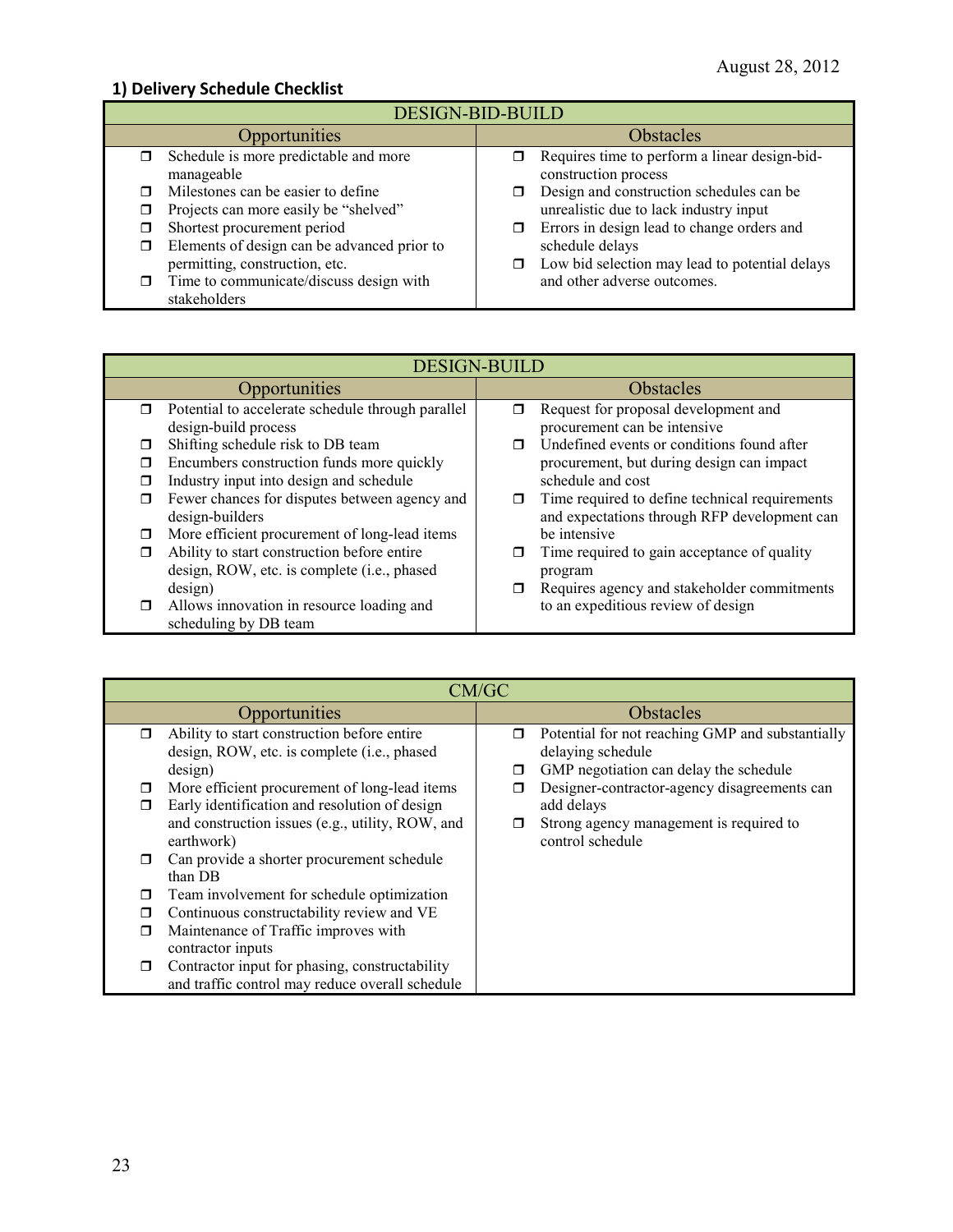### **2) Project Complexity & Innovation Checklist**

| <b>DESIGN-BID-BUILD</b> |                                                  |   |                                                |  |
|-------------------------|--------------------------------------------------|---|------------------------------------------------|--|
|                         | Opportunities                                    |   | <b>Obstacles</b>                               |  |
|                         | $\Box$ CDOT can have more control of design of   |   |                                                |  |
|                         | complex projects                                 |   | Innovations can add cost or time and restrain  |  |
|                         | CDOT& consultant expertise can select            |   | contractor's benefits                          |  |
|                         | innovation independently of contractor abilities | □ | No contractor input to optimize costs          |  |
|                         | Opportunities for value engineering studies      |   | Limited flexibility for integrated design and  |  |
|                         | during design, more time for design solutions    |   | construction solutions (limited to             |  |
|                         | Aids in consistency and maintainability          |   | constructability)                              |  |
|                         | Full control in selection of design expertise    |   | Difficult to assess construction time and cost |  |
|                         | Complex design can be resolved and               |   | due to innovation                              |  |
|                         | competitively bid                                |   |                                                |  |

| <b>DESIGN-BUILD</b> |                                                                                             |   |                                                                                                    |  |
|---------------------|---------------------------------------------------------------------------------------------|---|----------------------------------------------------------------------------------------------------|--|
|                     | Opportunities                                                                               |   | <b>Obstacles</b>                                                                                   |  |
| $\Box$              | Designer and contractor collaborate to optimize<br>means and methods and enhance innovation | σ | Requires desired solutions to complex designs to<br>be well defined through technical requirements |  |
|                     | Opportunity for innovation through draft RFP,<br>best value and ATC processes               |   | (difficult to do)<br>Qualitative designs are difficult to define                                   |  |
| $\Box$              | Can use best-value procurement to select<br>design-builder with best qualifications         |   | (example. aesthetics)<br>Risk of time or cost constraints on designer                              |  |
| П                   | Constructability and VE inherent in process                                                 |   | inhibiting innovation                                                                              |  |
|                     | Early team integration<br>Sole point of responsibility                                      |   | Some design solutions might be too innovative<br>or unacceptable                                   |  |
|                     |                                                                                             |   | Quality assurance for innovative processes are<br>difficult to define in RFP                       |  |

|   | CM/GC                                            |           |                                                 |  |  |
|---|--------------------------------------------------|-----------|-------------------------------------------------|--|--|
|   | Opportunities                                    | Obstacles |                                                 |  |  |
|   | Highly innovative process through 3 party        | □         | Process depends on designer/CM relationship     |  |  |
|   | collaboration                                    |           | No contractual relationship between             |  |  |
|   | Allows for owner control of a                    |           | designer/CM                                     |  |  |
|   | designer/contractor process for developing       |           | Innovations can add cost or time                |  |  |
|   | innovative solutions                             |           | Scope additions can be difficult to manage      |  |  |
| □ | Allows for an independent selection of the best  |           | Preconstruction services fees for contractor    |  |  |
|   | qualified designer and best qualified contractor |           | involvement                                     |  |  |
| ⊓ | VE inherent in process and enhanced              | $\Box$    | Cost competitiveness - single source negotiated |  |  |
|   | constructability                                 |           | <b>GMP</b>                                      |  |  |
|   | Risk of innovation can be better defined and     |           |                                                 |  |  |
|   | minimized and allocated                          |           |                                                 |  |  |
|   | Can take to market for bidding as contingency    |           |                                                 |  |  |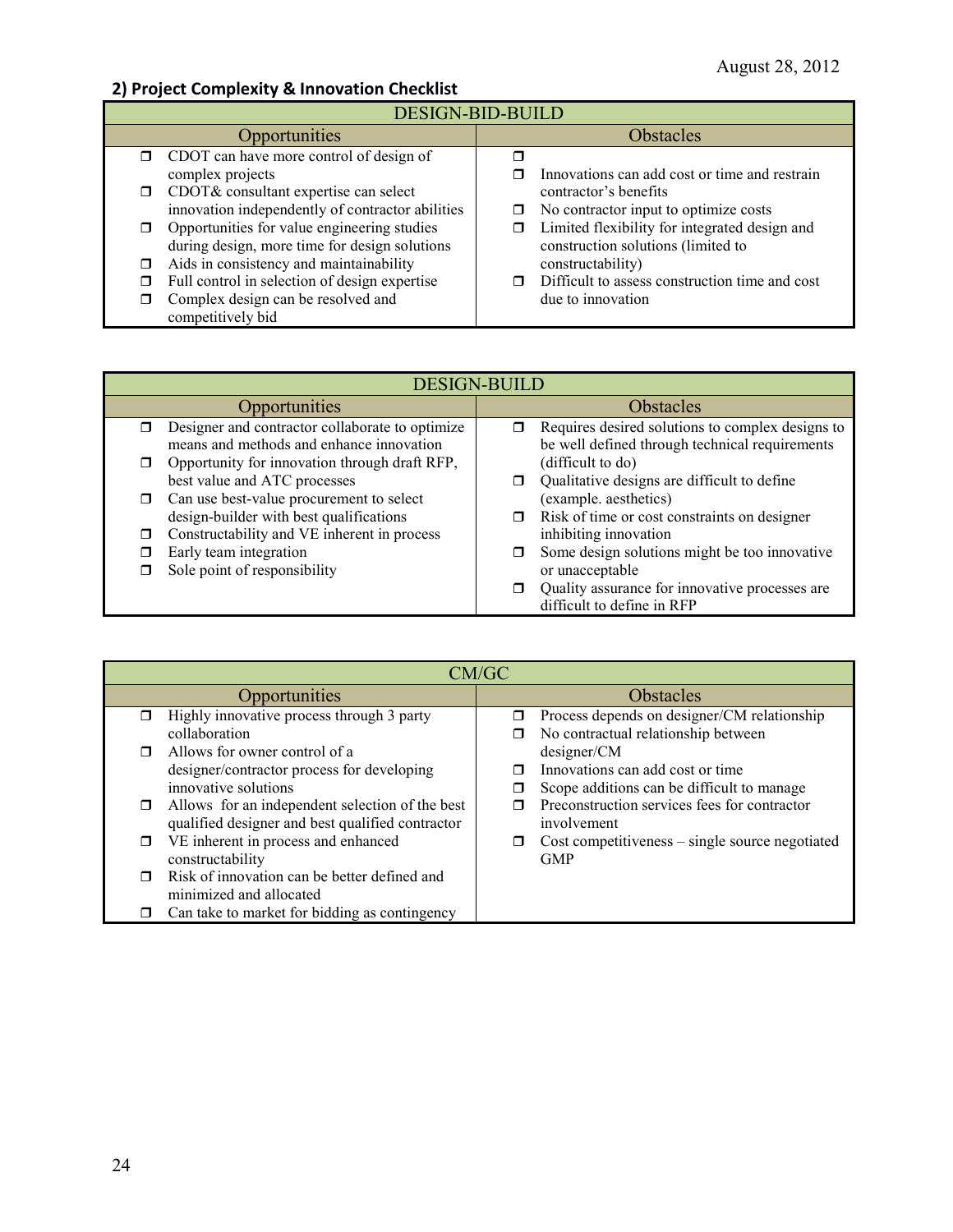### **3) Level of Design Checklist**

| <b>DESIGN-BID-BUILD</b>                                                                                                                                                                                                                                                                                                                                 |                                                                                                                                                                                                                                                                                           |  |  |  |
|---------------------------------------------------------------------------------------------------------------------------------------------------------------------------------------------------------------------------------------------------------------------------------------------------------------------------------------------------------|-------------------------------------------------------------------------------------------------------------------------------------------------------------------------------------------------------------------------------------------------------------------------------------------|--|--|--|
| Opportunities                                                                                                                                                                                                                                                                                                                                           | Obstacles                                                                                                                                                                                                                                                                                 |  |  |  |
| 100% design by owner<br>□<br>Agency has complete control over the design<br>◻<br>(can be beneficial when there is one specific<br>solution for a project)<br>Project/scope can be developed through design<br>□<br>The scope of the project is well defined through<br>◻<br>complete plans and contract documents<br>Well-known process to the industry | Owner design errors can result in a higher<br>σ.<br>number of change orders, claims, etc.<br>Minimizes competitive innovation opportunities<br>Can reduce the level of constructability since the<br>⊓<br>contractor is not bought into the project until<br>after the design is complete |  |  |  |

| <b>DESIGN-BUILD</b>                                                                                                            |                                                                                                                  |  |  |
|--------------------------------------------------------------------------------------------------------------------------------|------------------------------------------------------------------------------------------------------------------|--|--|
| <b>Opportunities</b>                                                                                                           | <b>Obstacles</b>                                                                                                 |  |  |
| Design advanced by the owner to level<br>necessary to precisely define the contract<br>requirements and properly allocate risk | Must have very clear definitions and<br>Π<br>requirements in the RFP because it is the basis<br>for the contract |  |  |
| Does not require much design to be completed<br>before awarding project to the design-builder                                  | If design is too far advanced it will limit the<br>advantages of design-build                                    |  |  |
| (between $\sim 10\%$ - 30% complete)                                                                                           | Potential for lacking or missing scope definition<br>□                                                           |  |  |
| Contractor involvement in early design, which<br>⊓<br>improves constructability and innovation                                 | if RFP not carefully developed<br>Over utilizing performance specifications to                                   |  |  |
| Plans do not have to be as detailed because the<br>design-builder is bought into the project early                             | enhance innovation can risk quality through<br>reduced technical requirements                                    |  |  |
| in the process and will accept design<br>responsibility                                                                        | Less agency control over the design<br>Can create project less standardized designs<br>across agency as a whole  |  |  |

| CM/GC                                                                                                                                                                                                                                                                                                                                                                              |                                                                                                                                                                                                                                             |  |  |  |
|------------------------------------------------------------------------------------------------------------------------------------------------------------------------------------------------------------------------------------------------------------------------------------------------------------------------------------------------------------------------------------|---------------------------------------------------------------------------------------------------------------------------------------------------------------------------------------------------------------------------------------------|--|--|--|
| Opportunities                                                                                                                                                                                                                                                                                                                                                                      | <b>Obstacles</b>                                                                                                                                                                                                                            |  |  |  |
| Can utilize a lower level of design prior to<br>selecting a contractor then collaboratively<br>advance design with owner, designer and<br>contractor<br>Contractor involvement in early design<br>improves constructability<br>CDOT controls design<br>Design can be used for DBB if the price is not<br>successfully negotiated.<br>Design can be responsive to risk minimization | Teaming and communicating concerning design<br>can cause disputes<br>Three party process can slow progression of<br>design<br>If design is too far advanced it will limit the<br>advantages of CMGC or could require design<br>backtracking |  |  |  |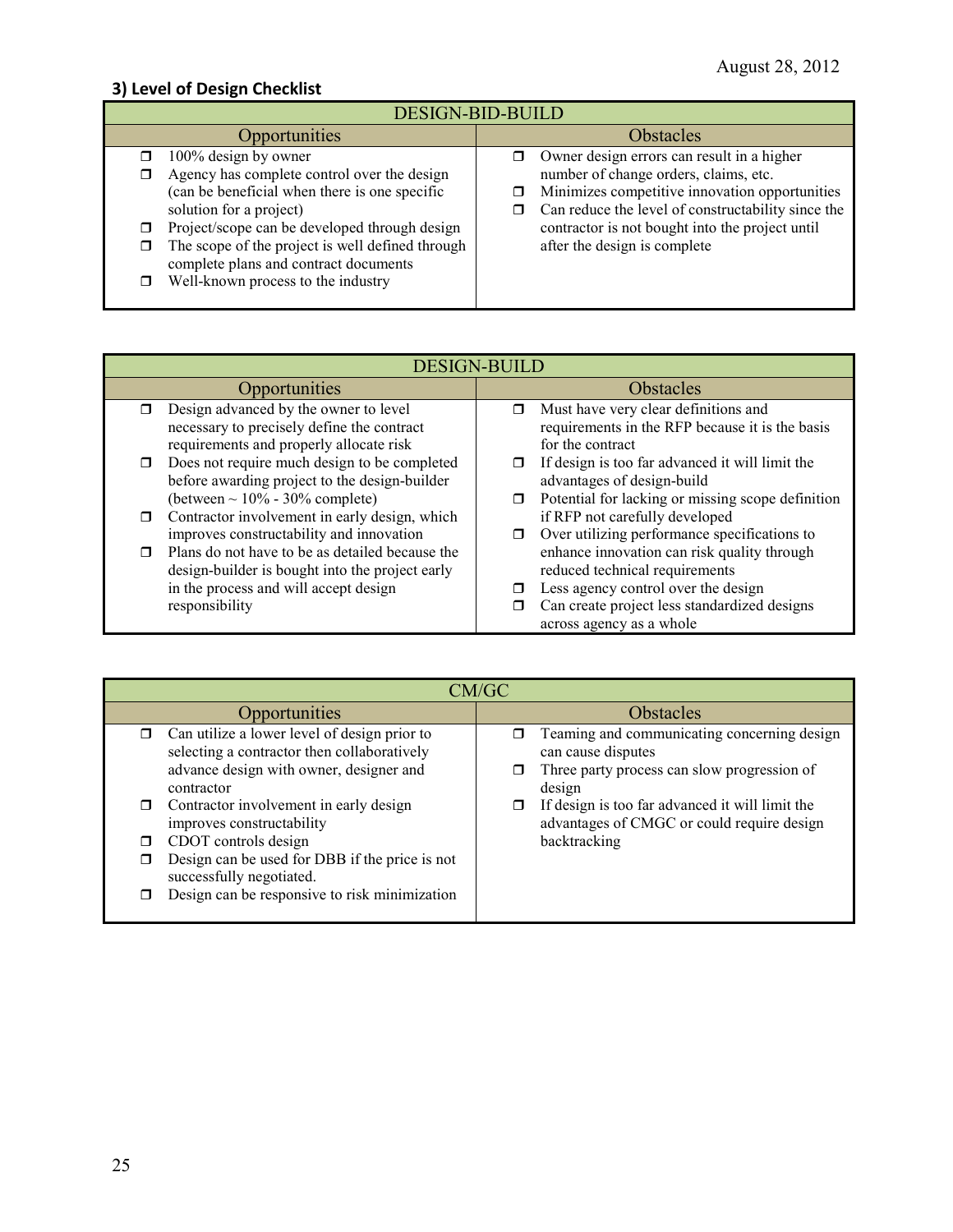### **4) Cost Checklist**

| <b>DESIGN-BID-BUILD</b>                                                                                                      |                                                                                                                            |  |  |
|------------------------------------------------------------------------------------------------------------------------------|----------------------------------------------------------------------------------------------------------------------------|--|--|
| Opportunities                                                                                                                | <b>Obstacles</b>                                                                                                           |  |  |
| Competitive bidding provides a low cost<br>construction to a fully defined scope of work                                     | Cost accuracy is limited until design is<br>completed                                                                      |  |  |
| Increase certainty about cost estimates<br>⊓<br>Construction costs are contractually set before<br>σ.<br>construction begins | Construction costs are not locked in until design<br>is 100% complete.<br>Cost reductions due to contractor innovation and |  |  |
|                                                                                                                              | constructability is difficult to obtain<br>More potential of cost change orders due to<br>owner design responsibility      |  |  |

|        | <b>DESIGN-BUILD</b>                                                                                |                  |                                                                                   |  |  |
|--------|----------------------------------------------------------------------------------------------------|------------------|-----------------------------------------------------------------------------------|--|--|
|        | <b>Opportunities</b>                                                                               | <b>Obstacles</b> |                                                                                   |  |  |
|        | Contractor input into design should moderate<br>cost                                               |                  | Risks related to design-build, lump sum cost                                      |  |  |
|        | Design-builder collaboration and ATCs can<br>provide a cost-efficient response to project<br>goals |                  | without 100% design complete, can compromise<br>financial success of the project. |  |  |
| $\Box$ | Costs are contractually set early in design<br>process with design-build proposal                  |                  |                                                                                   |  |  |
| $\Box$ | Allows a variable scope bid to match a fixed<br>budget                                             |                  |                                                                                   |  |  |
|        | Potential lower average cost growth                                                                |                  |                                                                                   |  |  |
| П      | Funding can be obligated in a very short<br>timeframe                                              |                  |                                                                                   |  |  |

|   | CM/GC                                                                                                    |           |                                                                                                          |  |  |
|---|----------------------------------------------------------------------------------------------------------|-----------|----------------------------------------------------------------------------------------------------------|--|--|
|   | Opportunities                                                                                            | Obstacles |                                                                                                          |  |  |
| ⊓ | Owner/designer/contractor collaboration to<br>reduce project risk can result in lowest project<br>costs. | ⊓<br>⊓    | Non-competitive negotiated GMP introduces<br>price risk<br>Difficulty in GMP negotiation introduces some |  |  |
| ⊓ | Early contractor involvement can result in cost<br>savings through VE and constructability               |           | risk that GMP will not be successfully executed<br>requiring aborting the CM/GC process.                 |  |  |
| □ | Cost will be known earlier when compared to<br><b>DBB</b>                                                |           | Paying for contractors involvement in the design<br>phase may increase total cost                        |  |  |
| ⊓ | Integrated design/construction process can<br>provide a cost efficient strategies to project<br>goals    |           |                                                                                                          |  |  |
|   | Can provide a cost efficient response to the<br>project goals                                            |           |                                                                                                          |  |  |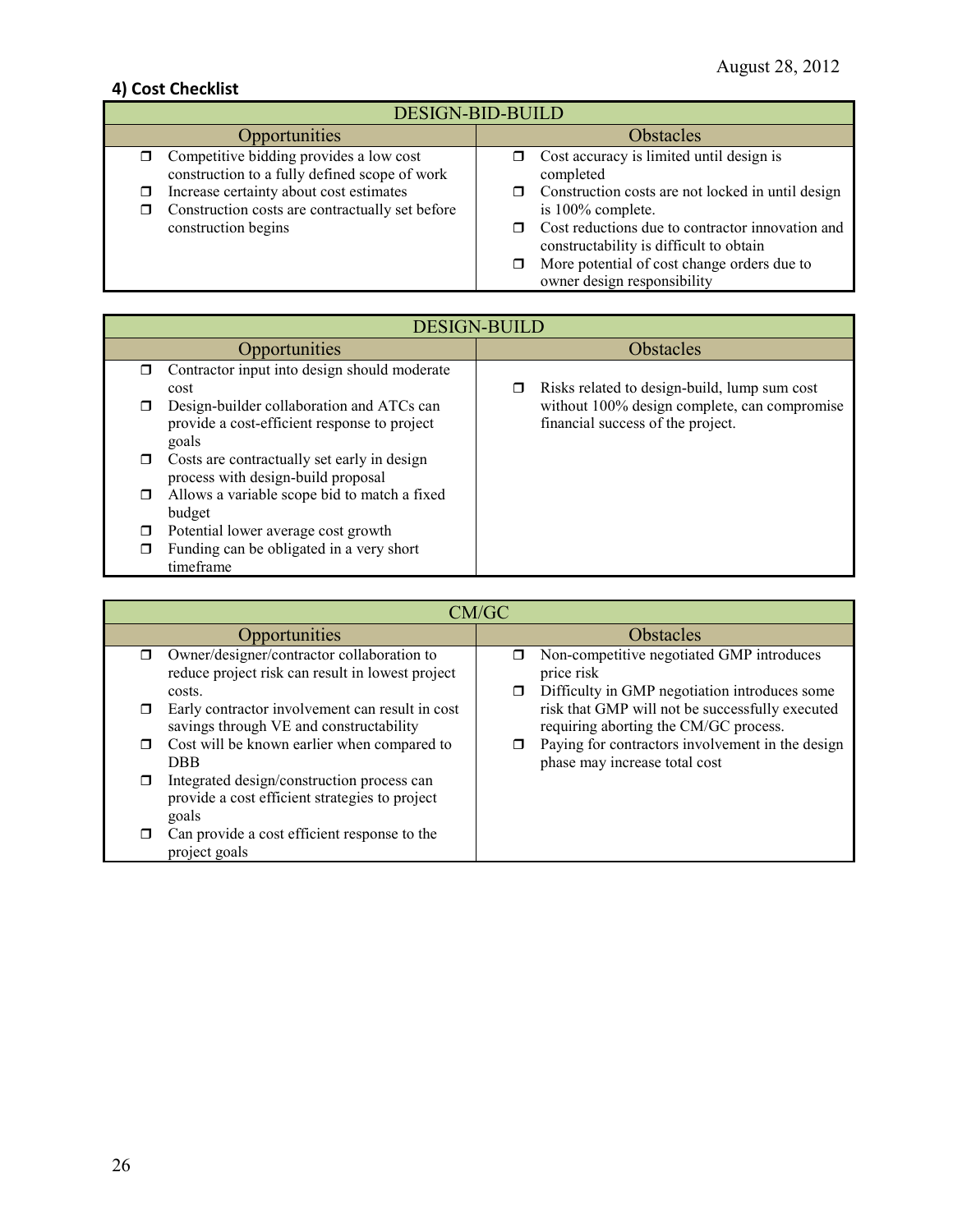#### **5) Initial Risk Assessment**

Three sets of risk assessment checklists are provided to assist in an initial risk assessment relative to the selection of the delivery method:

- **A. Typical CDOT Transportation Project Risks**
- **B. General Project Risks Checklist**
- **C. Opportunities/Obstacles Checklist (relative to each delivery method)**

It is important to recognize that the initial risk assessment is to only ensure the selected delivery method can properly address the project risks. A more detailed level of risk assessment should be performed concurrently with the development of the procurement documents to ensure that project risks are properly allocated, managed, and minimized through the procurement and implementation of the project.

#### *A. TYPICAL CDOT TRANSPORTATION PROJECT RISKS*

Following is a list of project risks that are frequently encountered on CDOT transportation projects and a discussion on how the risks are resolved through the different delivery methods.

**A.1: Site Conditions and Investigations** How unknown site conditions are resolved. For additional information on site conditions, refer to 23 CFR 635.109(a) at the following link: [http://ecfr.gpoaccess.gov/cgi/t/text/text-](http://ecfr.gpoaccess.gov/cgi/t/text/text-idx?c=ecfr&sid=91468e48c87a547c3497a5c19d640172&rgn=div5&view=text&node=23:1.0.1.7.23&idno=23#23:1.0.1.7.23.1.1.9)

[idx?c=ecfr&sid=91468e48c87a547c3497a5c19d640172&rgn=div5&view=text&node=23:1.0.1.](http://ecfr.gpoaccess.gov/cgi/t/text/text-idx?c=ecfr&sid=91468e48c87a547c3497a5c19d640172&rgn=div5&view=text&node=23:1.0.1.7.23&idno=23#23:1.0.1.7.23.1.1.9) [7.23&idno=23#23:1.0.1.7.23.1.1.9\)](http://ecfr.gpoaccess.gov/cgi/t/text/text-idx?c=ecfr&sid=91468e48c87a547c3497a5c19d640172&rgn=div5&view=text&node=23:1.0.1.7.23&idno=23#23:1.0.1.7.23.1.1.9)

#### **DESIGN-BID-BUILD**

Site condition risks are generally best identified and mitigated during the design process prior to procurement to minimize the potential for change orders and claims when the schedule allows.

#### **DESIGN-BUILD**

Certain site condition responsibilities can be allocated to the design-builder provided they are well defined and associated third party approval processes are well defined. Caution should be used as unreasonable allocation of site condition risk will result in high contingencies during bidding. CDOT should perform site investigations in advance of procurement to define conditions and avoid duplication of effort by proposers. At a minimum CDOT should perform the following investigations:

- 1) Basic design surveys
- 2) Hazardous materials investigations to characterize the nature of soil and groundwater contamination
- 3) Geotechnical baseline report to allow design-builders to perform proposal design without extensive additional geotechnical investigations

#### **CM/GC**

CDOT, the designer, and the contractor can collectively assess site condition risks, identify the need to perform site investigations in order to reduce risks, and properly allocate risk prior to GMP.

#### **A.2: Utilities**

#### **DESIGN-BID-BUILD**

Utility risks are best allocated to CDOT, and mostly addressed prior to procurement to minimize potential for claims when the schedule allows.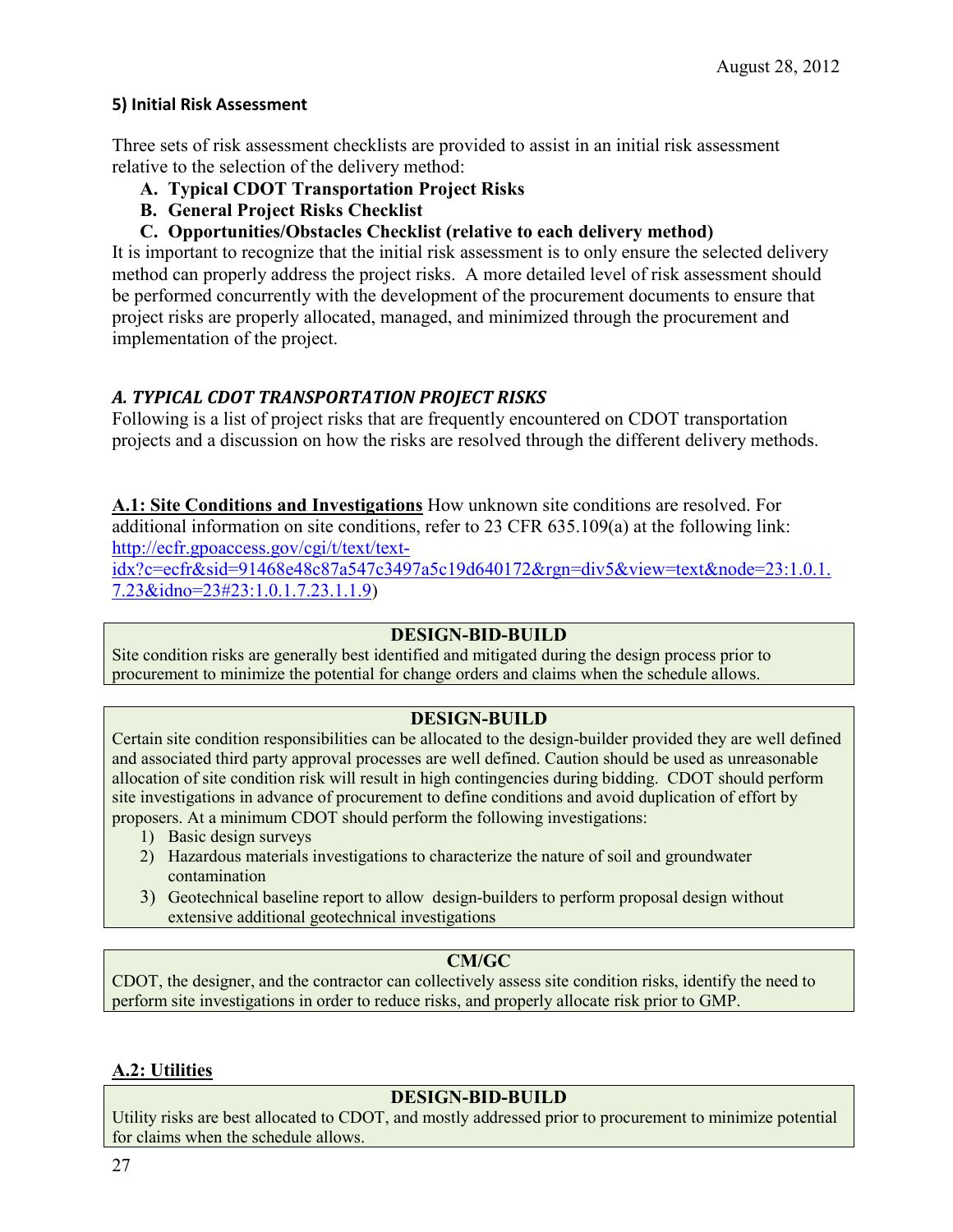#### **DESIGN-BUILD**

Utilities responsibilities need to be clearly defined in contract requirements, and appropriately allocated to both design-builder and CDOT:

*Private utilities (major electrical, gas, communication transmission facilities*): Need to define coordination and schedule risks as they are difficult for design-builder to price. Best to have utilities agreements before procurement. Note – by state regulation private utilities have schedule liability in design-build projects, but they need to be made aware of their responsibilities.

*Public Utilities*: Design and construction risks can be allocated to the design-builder, if properly incorporated into the contract requirements.

#### **CM/GC**

Can utilize a lower level of design prior to contracting and joint collaboration of CDOT, designer, and contractor in the further development of the design.

#### **A.3: Railroads (if applicable)**

#### **DESIGN-BID-BUILD**

Railroad risks are best resolved prior to procurement and relocation designs included in the project requirements when the schedule allows.

#### **DESIGN-BUILD**

Railroad coordination and schedule risks should be well understood to be properly allocated and are often best assumed by CDOT. Railroad design risks can be allocated to the designer if well defined. Best to obtain an agreement with railroad defining responsibilities prior to procurement

#### **CM/GC**

Railroad impacts and processes can be resolved collaboratively by CDOT, designer, and contractor. A lengthy resolution process can delay the GMP negotiations.

#### **A.4: Drainage/Water Quality Best Management Practices (construction and permanent)**

Both drainage and water quality often involve third party coordination that needs to be carefully assessed with regard to risk allocation. Water quality in particular is not currently well defined, complicating the development of technical requirements for projects.

Important questions to assess:

1) Do criteria exist for compatibility with third party offsite system (such as an OSP (Outfall System Plan))?

2) Is there an existing cross-drainage undersized by CDOT Criteria?

3) Can water quality requirements be precisely defined? Is right-of-way adequate?

#### **DESIGN-BID-BUILD**

Drainage and water quality risks are best designed prior to procurement to minimize potential for claims when the schedule allows.

#### **DESIGN-BUILD**

Generally, CDOT is in the best position to manage the risks associated with third party approvals regarding compatibility with offsite systems, and should pursue agreements to define requirements for the design-builder.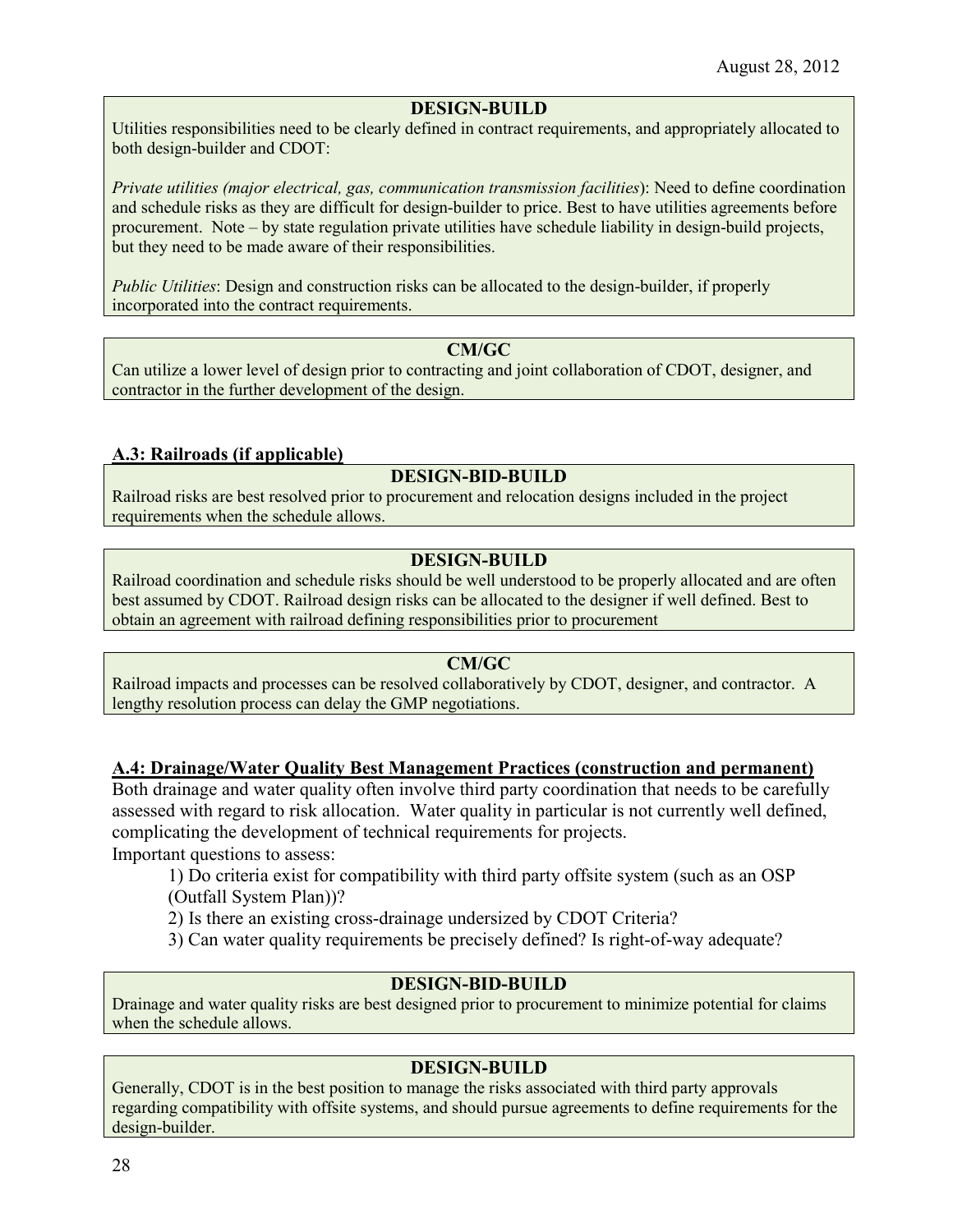### **CM/GC**

CDOT, the designer, and the contractor can collectively assess drainage risks and coordination and approval requirements, and minimize and define requirements and allocate risks prior to GMP.

#### **A.5: Environmental**: Meeting environmental document commitments, (noise, 4(f) and historic, wetlands, endangered species, etc.)

#### **DESIGN-BID-BUILD**

Risk is best mitigated through design prior to procurement when the schedule allows.

#### **DESIGN-BUILD**

Certain environmental approvals and processes that can be fully defined can be allocated to the designbuilder. Agreements or MOUs with approval agencies prior to procurement is best to minimize risks.

#### **CM/GC**

Environmental risks and responsibilities can be collectively identified, minimized, and allocated by CDOT, the designer, and the contractor prior to GMP

**A.6: Third Party Involvement:** Timeliness and impact of third party involvement (funding partners, adjacent municipalities, adjacent property owners, project stakeholders, FHWA, PUC)

#### **DESIGN-BID-BUILD**

Third party risk is best mitigated through design process prior to procurement to minimize potential for change orders and claims when the schedule allows.

#### **DESIGN-BUILD**

Third party approvals and processes that can be fully defined can be allocated to the design-builder. Agreements or MOUs with approval agencies prior to procurement is best to minimize risks.

#### **CM/GC**

Third party approvals can be resolved collaboratively by CDOT, designer, and contractor.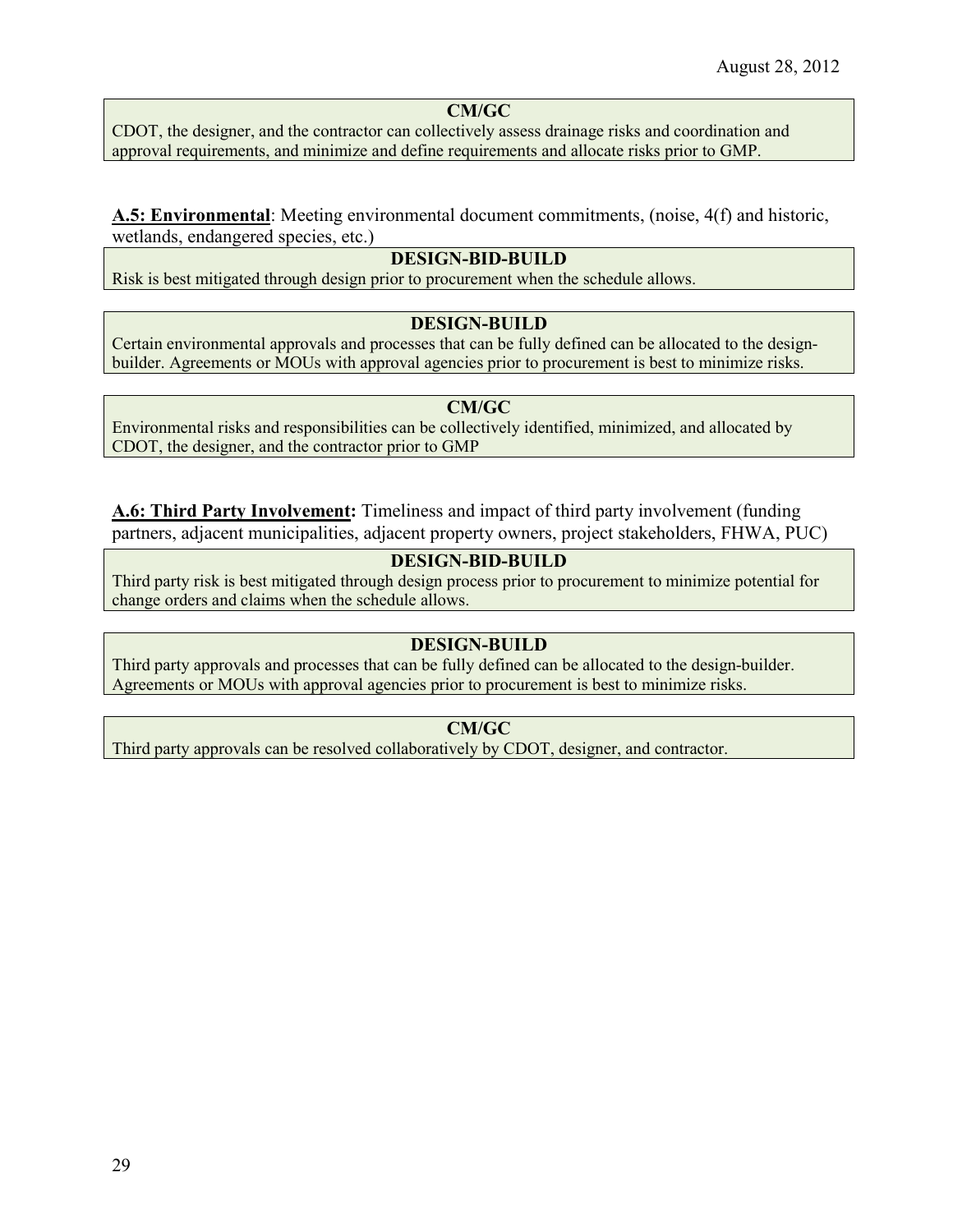### *B. GENERAL PROJECT RISK CHECKLIST (items to consider when assessing risk)*

|                                                                                 | <b>Environmental Risks</b>                                                                                                                                                                                                                                                                                                                             |                                                      | <b>External Risks</b>                                                                                                                                                                                                                                                                                                                                                                         |
|---------------------------------------------------------------------------------|--------------------------------------------------------------------------------------------------------------------------------------------------------------------------------------------------------------------------------------------------------------------------------------------------------------------------------------------------------|------------------------------------------------------|-----------------------------------------------------------------------------------------------------------------------------------------------------------------------------------------------------------------------------------------------------------------------------------------------------------------------------------------------------------------------------------------------|
| σ.<br>documentation<br>0<br>documentation<br>σ.<br>0<br>σ<br>σ<br>σ<br>required | Delay in review of environmental<br>Challenge in appropriate environmental<br>Defined and non-defined hazardous waste<br>Environmental regulation changes<br>Environmental impact statement (EIS) required<br>NEPA/ 404 Merger Process required<br>Environmental analysis on new alignments                                                            | σ.<br>ο.<br>$\Box$<br>$\Box$<br>$\Box$<br>σ          | Stakeholders request late changes<br>Influential stakeholders request additional needs<br>to serve their own commercial purposes<br>Local communities pose objections<br>Community relations<br>Conformance with regulations/guidelines/<br>design criteria<br>Intergovernmental agreements and jurisdiction                                                                                  |
|                                                                                 | <b>Third-Party Risks</b>                                                                                                                                                                                                                                                                                                                               |                                                      | <b>Geotechnical and Hazmat Risks</b>                                                                                                                                                                                                                                                                                                                                                          |
| σ<br>third-party<br>σ<br>construction<br>σ<br>σ<br>σ<br>σ<br>$\Box$             | Unforeseen delays due to utility owner and<br>Encounter unexpected utilities during<br>Cost sharing with utilities not as planned<br>Utility integration with project not as planned<br>Third-party delays during construction<br>Coordination with other projects<br>Coordination with other government agencies                                      | □<br>□<br>$\Box$<br>0<br>$\Box$<br>$\Box$            | Unexpected geotechnical issues<br>Surveys late and/or in error<br>Hazardous waste site analysis incomplete or in<br>error<br>Inadequate geotechnical investigations<br>Adverse groundwater conditions<br>Other general geotechnical risks                                                                                                                                                     |
|                                                                                 | Right-of-Way/ Real Estate Risks                                                                                                                                                                                                                                                                                                                        |                                                      | Design Risks                                                                                                                                                                                                                                                                                                                                                                                  |
| σ.<br>0<br>and/or money<br>σ<br>0<br>$\Box$<br>σ<br>corridor<br>σ<br>change     | Railroad involvement<br>Objections to ROW appraisal take more time<br>Excessive relocation or demolition<br>Acquisition ROW problems<br>Difficult or additional condemnation<br>Accelerating pace of development in project<br>Additional ROW purchase due to alignment                                                                                | $\Box$<br>$\Box$<br>$\Box$<br>$\Box$<br>0<br>σ.<br>0 | Design is incomplete/ Design exceptions<br>Scope definition is poor or incomplete<br>Project purpose and need are poorly defined<br>Communication breakdown with project team<br>Pressure to delivery project on an accelerated<br>schedule<br>Constructability of design issues<br>Project complexity (scope, schedule, objectives,<br>cost, and deliverables are not clearly<br>understood) |
|                                                                                 | <b>Organizational Risks</b>                                                                                                                                                                                                                                                                                                                            |                                                      | <b>Construction Risks</b>                                                                                                                                                                                                                                                                                                                                                                     |
| σ<br>◻<br>project<br>σ.<br>σ.<br>σ<br>0<br>σ<br>decisions<br>0                  | Inexperienced staff assigned<br>Losing critical staff at crucial point of the<br>Functional units not available or overloaded<br>No control over staff priorities<br>Lack of coordination/communication<br>Local agency issues<br>Internal red tape causes delay getting approvals,<br>Too many projects/new priority project<br>inserted into program | □<br>σ<br>σ.<br>$\Box$<br>$\Box$<br>0.               | Pressure to delivery project on an accelerated<br>schedule.<br>Inaccurate contract time estimates<br>Construction QC/QA issues<br>Unclear contract documents<br>Problem with construction sequencing/staging/<br>phasing<br>Maintenance of Traffic/ Work Zone Traffic<br>Control                                                                                                              |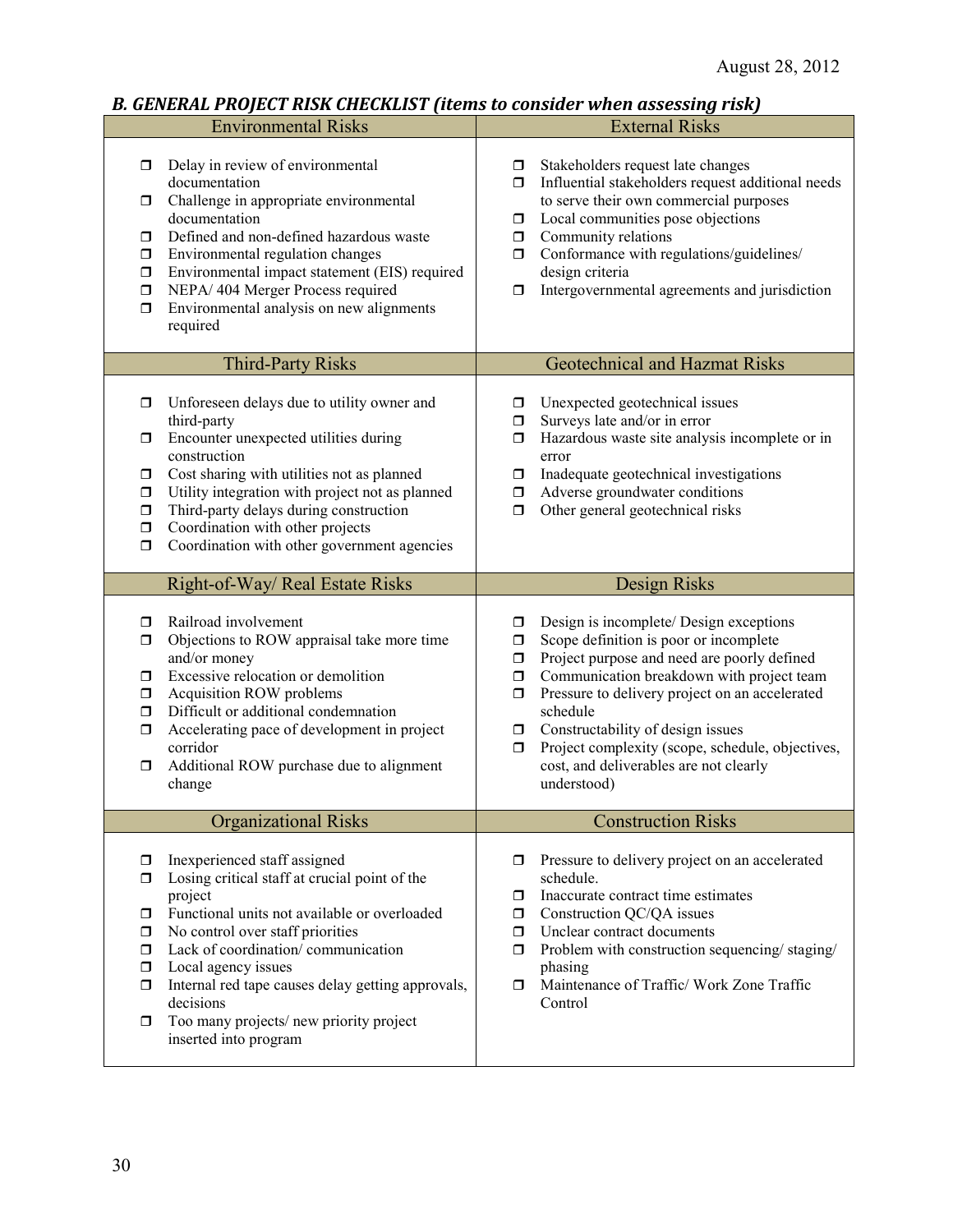# *C. RISK OPPORTUNITIES/OBSTACLES CHECKLIST (relative to each delivery method)*

| DL91013-DID-DOILD                                                                                           |                                                                                                      |  |
|-------------------------------------------------------------------------------------------------------------|------------------------------------------------------------------------------------------------------|--|
| <b>Opportunities</b>                                                                                        | <b>Obstacles</b>                                                                                     |  |
| Risks managed separately through design, bid,<br>$\Box$<br>build is expected easier                         | Owner accepts risks associated with project<br>π<br>complexity (the inability of designer to be all- |  |
| Risk allocation is most widely understood/used<br>0<br>Opportunity to avoid or mitigate risk through<br>□   | knowing about construction) and project<br>unknowns                                                  |  |
| complete design                                                                                             | Low-bid related risks<br>п                                                                           |  |
| Risks related to environmental, railroads, and<br>$\Box$<br>third party involvement are best resolved prior | Potential for misplaced risk through prescriptive<br>п<br>specifications                             |  |
| to procurement                                                                                              | Innovative risk allocation is difficult to obtain<br>⊓                                               |  |
| Utilities and ROW best allocated to CDOT and<br>$\Box$                                                      | Limited industry input in contract risk allocation<br>⊓                                              |  |
| mostly addressed prior to procurement to                                                                    | Change order risks can be greater<br>□                                                               |  |
| minimize potential for claim                                                                                | Contractor may avoid risks<br>⊓                                                                      |  |
| Project can be shelved while resolving risks                                                                |                                                                                                      |  |

|        | <b>DESIGN-BUILD</b>                                |        |                                                                                       |
|--------|----------------------------------------------------|--------|---------------------------------------------------------------------------------------|
|        | Opportunities                                      |        | Obstacles                                                                             |
| $\Box$ | Performance specifications can allow for           | $\Box$ | Need a detailed project scope, description etc.,                                      |
|        | alternative risk allocations to the design builder |        | for the RFP to get accurate/comprehensive                                             |
| п      | Risk-reward structure can be better defined        |        | responses to the RFP (Increased RFP costs may                                         |
|        | Innovative opportunities to allocate risks to      |        | limit bidders)                                                                        |
|        | different parties (e.g., schedule, means and       |        | Limited time to resolve risks                                                         |
|        | methods, phasing)                                  | $\Box$ | Additional risks allocated to designers for errors                                    |
|        | Opportunity for industry review of risk            |        | and omissions, claims for change orders                                               |
|        | allocation (draft RFP, ATC processes)              |        | Unknowns and associated risks need to be                                              |
|        | Avoid low-bid risk in procurement                  |        | carefully allocated through a well-defined scope                                      |
|        | Contractor will help identify risks related to     |        | and contract                                                                          |
|        | environmental, railroads, ROW, and utilities       |        | $\Box$ Risks associated with agreements when design is                                |
| $\Box$ | Designers and contractors can work toward          |        | not completed                                                                         |
|        | innovative solutions to, or avoidance of,          |        | Poorly defined risks are expensive                                                    |
|        | unknowns                                           |        | Contractor may avoid risks or drive consultant<br>to decrease cost at risk to quality |

|        | CM/GC                                          |                  |                                              |  |
|--------|------------------------------------------------|------------------|----------------------------------------------|--|
|        | Opportunities                                  | <b>Obstacles</b> |                                              |  |
| $\Box$ | Contractor can have a better understanding of  | σ                | Lack of motivation to manage small quantity  |  |
|        | the unknown conditions as design progresses    |                  | costs                                        |  |
| $\Box$ | Innovative opportunities to allocate risks to  |                  | Increase costs for non-proposal items        |  |
|        | different parties (e.g., schedule, means and   |                  | Disagreement among Designer-Contractor-      |  |
|        | methods, phasing)                              |                  | Owner can put the process at risk            |  |
| $\Box$ | Opportunities to manage costs risks through    |                  | If GMP cannot be reached, additional low-bid |  |
|        | CM/GC involvement                              |                  | risks appear                                 |  |
| □      | Contractor will help identify and manage risk  | □                | Limited to risk capabilities of CM/GC        |  |
| π      | Agency still has considerable involvement with |                  | Designer-contractor-agency disagreements can |  |
|        | third parties to deal with risks               |                  | add delays                                   |  |
| Ω      | Avoids low-bid risk in procurement             | ⊓                | Strong agency management is required to      |  |
| Ω      | More flexibility and innovation available to   |                  | negotiate/optimize risks                     |  |
|        | deal with unknowns early in design process     | $\Box$           | Discovery of unknown conditions can drive up |  |
|        |                                                |                  | GMP, which can be compounded in phased       |  |
|        |                                                |                  | construction                                 |  |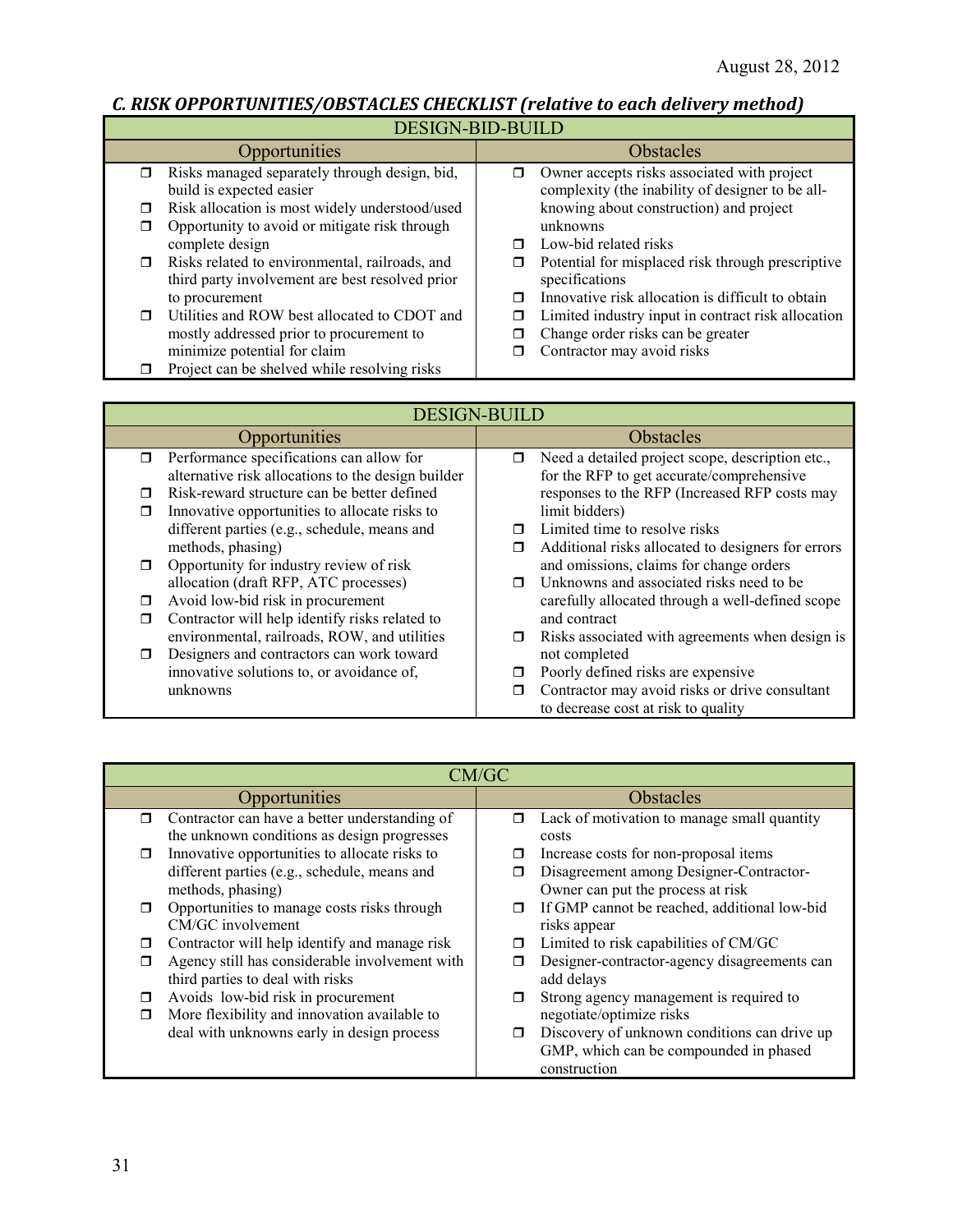### **6) Staff Experience/Availability Checklist**

| DESIGN-BID-BUILD                                                                                                                                              |                                                                                                                                                                                                                                   |  |  |
|---------------------------------------------------------------------------------------------------------------------------------------------------------------|-----------------------------------------------------------------------------------------------------------------------------------------------------------------------------------------------------------------------------------|--|--|
| Opportunities                                                                                                                                                 | <b>Obstacles</b>                                                                                                                                                                                                                  |  |  |
| Agency, contractors and consultants have high<br>level of experience with the traditional system<br>Designers can be more interchangeable<br>between projects | Can require a high level of agency staffing of<br>technical resources<br>$\Box$ Staff's responsibilities are spread out over a<br>longer design period<br>$\Box$ Can require staff to have full breadth of<br>technical expertise |  |  |

| DESIGN-BUILD                                                                                                                       |                                                                                                                                                                                 |  |  |
|------------------------------------------------------------------------------------------------------------------------------------|---------------------------------------------------------------------------------------------------------------------------------------------------------------------------------|--|--|
| <b>Opportunities</b>                                                                                                               | <b>Obstacles</b>                                                                                                                                                                |  |  |
| Less agency staff required due to the sole<br>source nature of DB<br>Opportunity to grow agency staff by learning a<br>new process | Limitation of availability of staff with skills,<br>knowledge and personality to manage DB<br>projects<br>Existing staff may need additional training to                        |  |  |
|                                                                                                                                    | address their changing roles<br>Need to "mass" agency management and<br>□<br>technical resources at critical points in process<br>(i.e., RFP development, design reviews, etc.) |  |  |

| CM/GC                                                                                                          |                                                                                                                                                                                              |  |  |
|----------------------------------------------------------------------------------------------------------------|----------------------------------------------------------------------------------------------------------------------------------------------------------------------------------------------|--|--|
| Opportunities                                                                                                  | <b>Obstacles</b>                                                                                                                                                                             |  |  |
| Agency can improve efficiencies by having<br>more project managers on staff rather than<br>specialized experts | Strong committed owner project management is<br>important to success<br>$\Box$ Limitation of availability of staff with skills,                                                              |  |  |
| Smaller number of technical staff required<br>through use of consultant designer                               | knowledge and personality to manage CMGC<br>projects<br>Existing staff may need additional training to<br>address their changing roles<br>Agency must learn how to negotiate GMP<br>projects |  |  |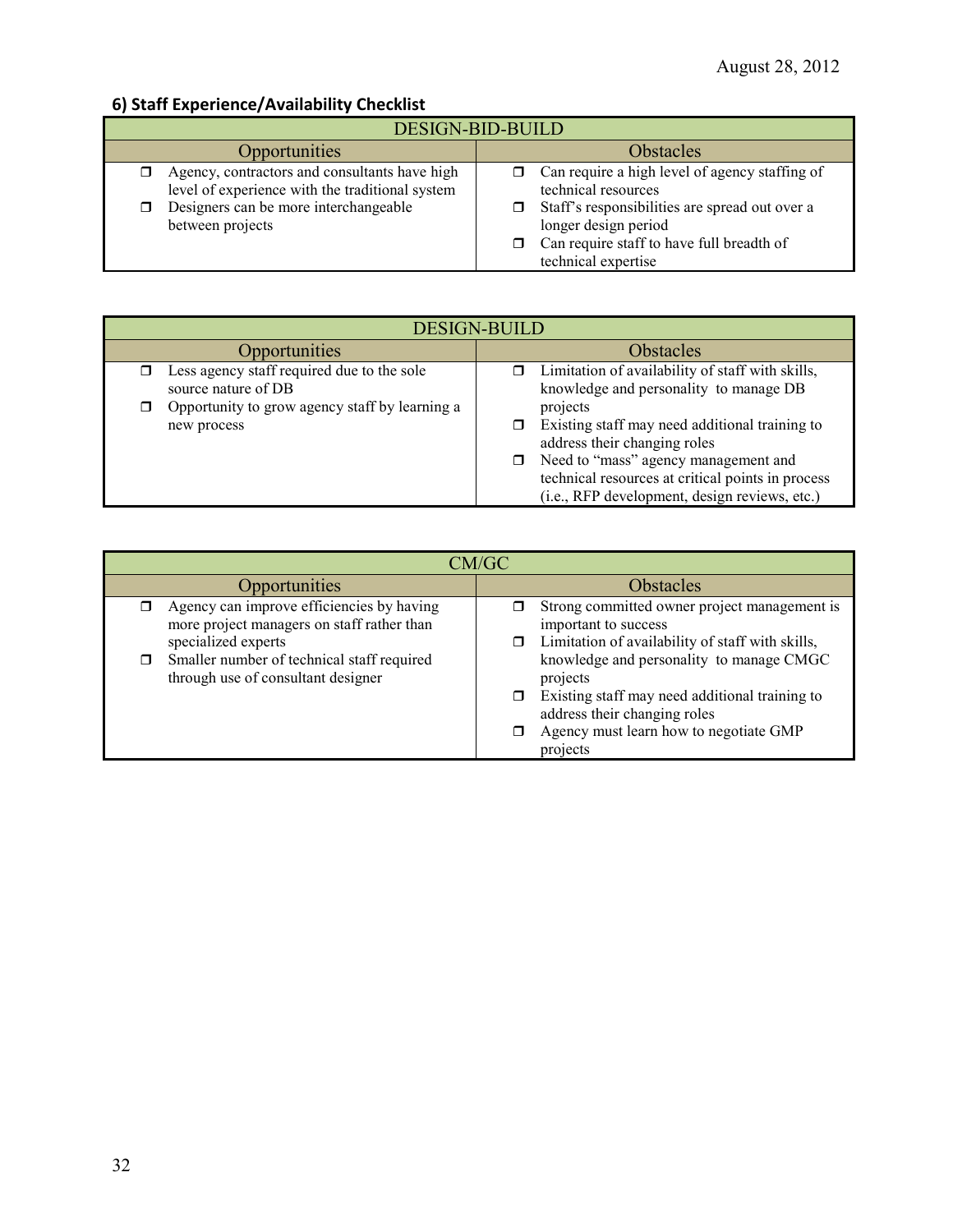### **7) Level of Oversight and Control Checklist**

| <b>DESIGN-BID-BUILD</b> |                                               |  |                                             |
|-------------------------|-----------------------------------------------|--|---------------------------------------------|
|                         | Opportunities                                 |  | <b>Obstacles</b>                            |
| π.                      | Full owner control over a linear design and   |  | Requires a high-level of oversight          |
|                         | construction process                          |  | Increased likelihood of claims due to owner |
| ⊓                       | Oversight roles are well understood           |  | design responsibility                       |
|                         | Contract documents are typically completed in |  | Limited control over an integrated          |
|                         | a single package before construction begins   |  | design/construction process                 |
| □                       | Multiple checking points through three linear |  |                                             |
|                         | phases: design-bid-build                      |  |                                             |
|                         | Maximum control over design                   |  |                                             |

| <b>DESIGN-BUILD</b> |                                                                               |  |                                                                               |
|---------------------|-------------------------------------------------------------------------------|--|-------------------------------------------------------------------------------|
|                     | <b>Opportunities</b>                                                          |  | <b>Obstacles</b>                                                              |
|                     | $\Box$ A single entity responsibility during project                          |  | Can require high level of design oversight                                    |
|                     | design and construction                                                       |  | Can require high level of quality assurance                                   |
| $\Box$              | Continuous execution of design and build                                      |  | oversight                                                                     |
| ◻                   | Getting input from construction to enhance<br>constructability and innovation |  | Limitation on staff with DB oversight<br>experience                           |
| σ                   | Overall project planning and scheduling is                                    |  | Less owner control over design                                                |
|                     | established by one entity                                                     |  | Control over design relies on proper<br>development of technical requirements |

| CM/GC                                                                         |                                                            |  |  |
|-------------------------------------------------------------------------------|------------------------------------------------------------|--|--|
| Opportunities                                                                 | <b>Obstacles</b>                                           |  |  |
| Preconstruction services are provided by the<br>construction manager          | Agency must have experienced staff to oversee<br>the CM/GC |  |  |
| Getting input from construction to enhance<br>constructability and innovation | Higher level of cost oversight required                    |  |  |
| Provides owner control over an integrated<br>design/construction process      |                                                            |  |  |